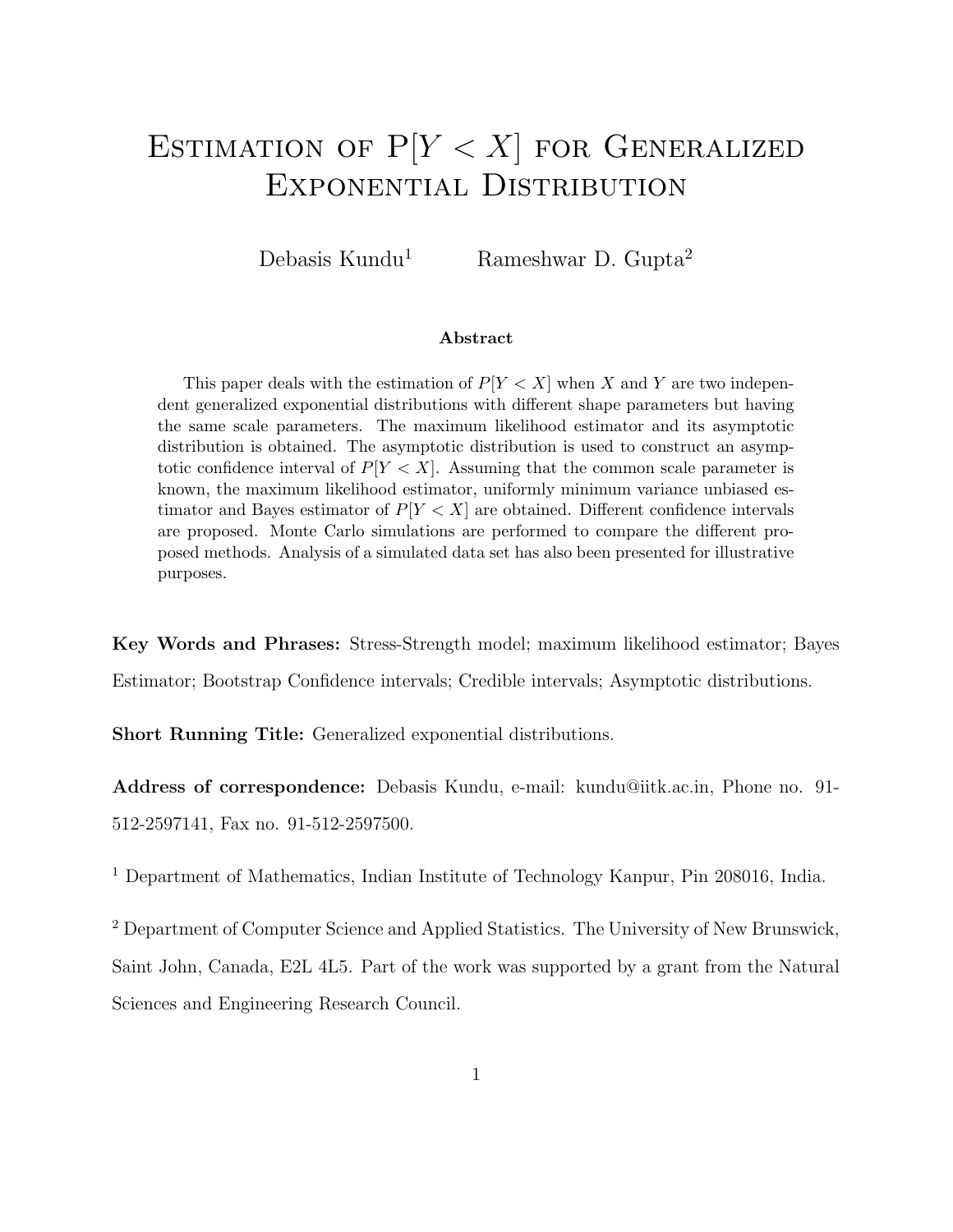## 1 INTRODUCTION

Recently the two-parameter generalized exponential (GE) distribution has been proposed by the authors. It has been studied extensively by Gupta and Kundu (1999, 2001a, 2001b, 2002, 2003a, 2003b, 2004), Raqab (2002), Raqab and Ahsanullah (2001), Zheng (2002) and Kundu, Gupta and Manglick (2004). Note that the generalized exponential distribution is a submodel of the exponentiated Weibull distribution introduced by Mudholkar and Srivastava (1993) and later studied by Mudholkar, Srivastava and Freimer (1995) and Mudholkar and Hutson (1996).

The two-parameter GE distribution is an alternative to the well known two-parameter gamma, two-parameter Weibull or two parameter log-normal distributions. The two-parameter GE distribution has the following density function

$$
f_{GE}(x; \alpha, \lambda) = \alpha \lambda e^{-\lambda x} \left(1 - e^{-\lambda x}\right)^{\alpha - 1}; \quad \text{for} \quad x > 0,
$$
 (1.1)

and the distribution function

$$
F_{GE}(x; \alpha, \lambda) = \left(1 - e^{-\lambda x}\right)^{\alpha} \quad \text{for} \quad x > 0. \tag{1.2}
$$

Here  $\alpha > 0$  and  $\lambda > 0$  are the shape and scale parameters respectively. For different values of the shape parameter, the density function can take different shapes. For detailed description of the distribution, one is referred to the original paper of Gupta and Kundu (1999). From now on GE distribution with the shape parameter  $\alpha$  and scale parameter  $\lambda$  will be denoted by  $GE(\alpha, \lambda)$ .

The main aim of this paper is to focus on the inference of  $R = P[Y \lt X]$ , where  $Y \sim \text{GE}(\alpha, \lambda)$ ,  $X \sim \text{GE}(\beta, \lambda)$  and they are independently distributed. Here the notation  $\sim$  means 'follows' or 'has the distribution'. The estimation of R is very common in the statistical literature. For example, if X is the strength of a component which is subject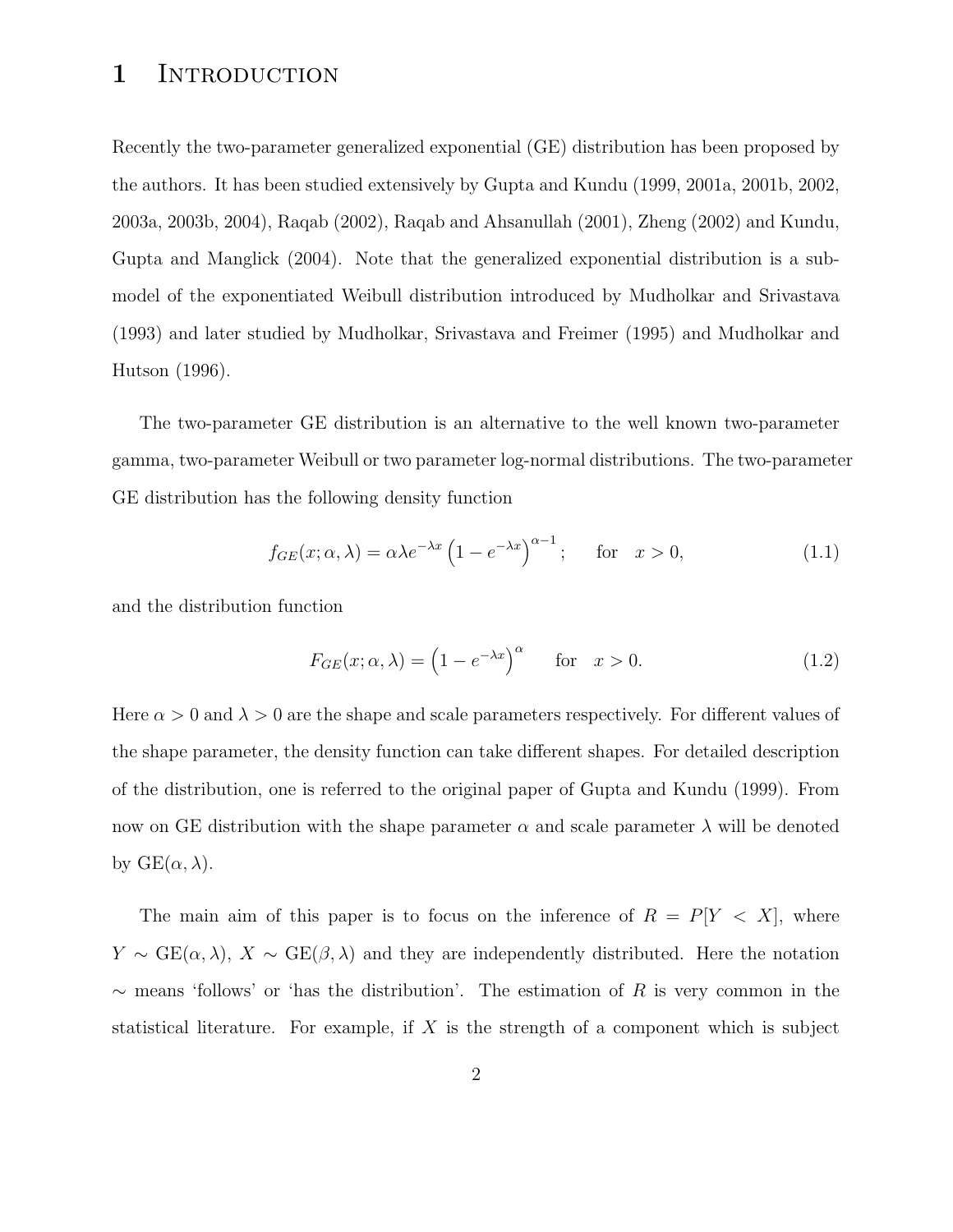to a stress  $Y$ , then  $R$  is a measure of system performance and arises in the context of mechanical reliability of a system. The system fails if and only if at any time the applied stress is greater than its strength. We obtain the maximum likelihood estimator (MLE) of R and obtain its asymptotic distribution. The asymptotic distribution has been used to construct an asymptotic confidence interval. Two bootstrap confidence intervals of R are also proposed. Assuming that the common scale parameter is known, we obtain the MLE and the uniformly minimum variance unbiased estimator (UMVUE) of R. Bayes estimators of R assuming gamma priors on the shape parameters are obtained under different loss functions. A confidence interval based on the exact distribution of the MLE of R is obtained. Different methods are compared using Monte Carlo simulations and one data set has been used for illustrative purposes.

It may be mentioned here that related problems have been widely used in the statistical literature. The MLE of  $P[Y < X]$ , when X and Y have bivariate exponential distribution, has been considered by Awad *et al.* (1981). Church and Harris (1970), Downtown (1973), Govidarajulu (1967), Woodward and Kelley (1977) and Owen, Craswell and Hanson (1977) considered the estimation of  $P[Y < X]$ , when X and Y are normally distributed. Similar problem for the multivariate normal distribution has been considered by Gupta and Gupta (1990). Kelley, Kelley and Schucany (1976), Sathe and Shah (1981), Tong (1974, 1977) considered the estimation of  $P(Y < X)$  when X and Y are independent exponential random variables. Constantine and Karson (1986) considered the estimation of  $P[Y < X]$ , when X and Y are independent gamma random variables. Ahmad, Fakhry and Jaheen (1997) and Surles and Padgett (2001, 1998) considered the estimation of  $P[Y < X]$ , where X and Y are Burr Type X random variables.

The rest of the paper is organized as follows. In Section 2, we derive the MLE of R. The asymptotic distribution of the MLE of  $R$  is given and different confidence intervals are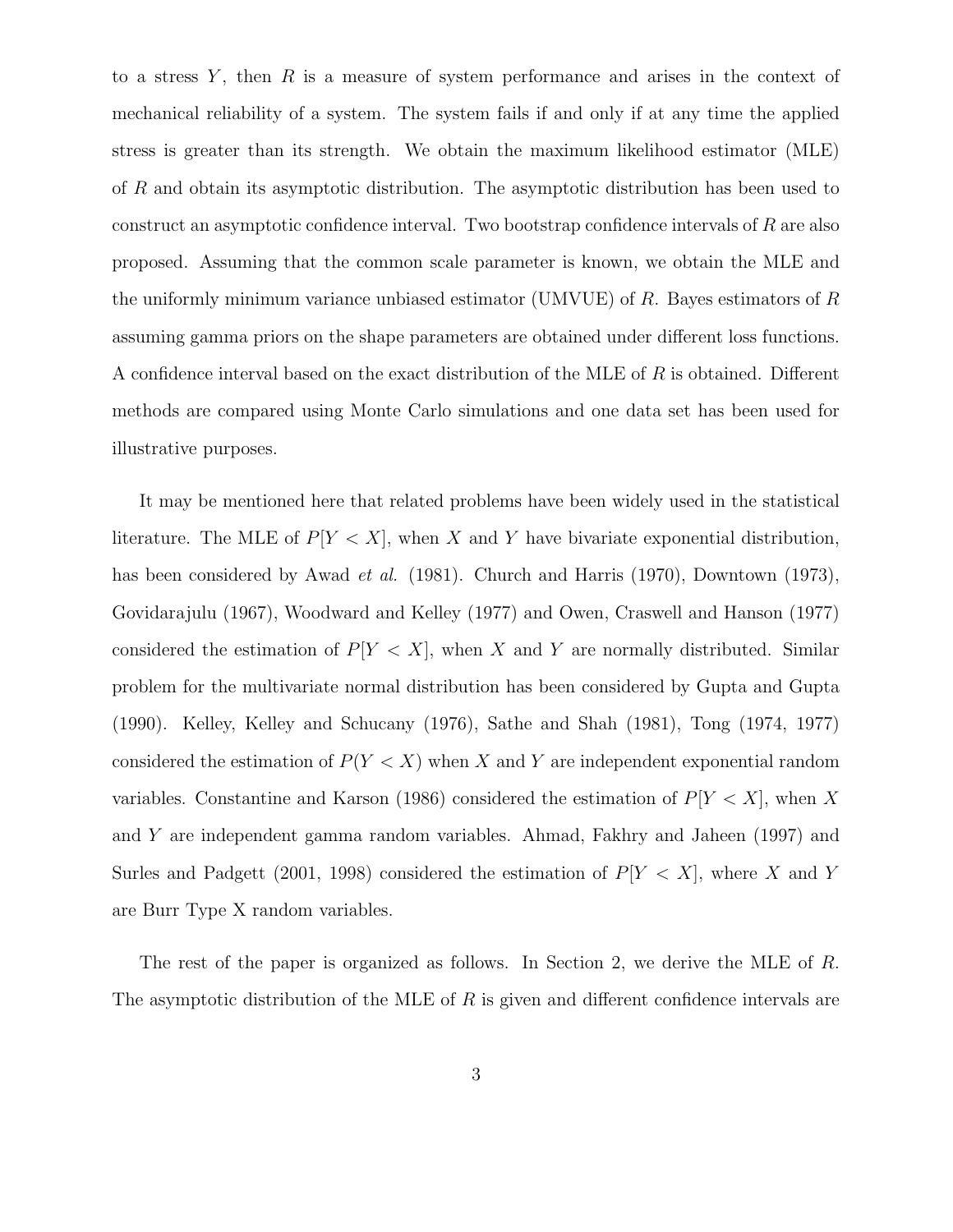proposed in Section 3. In Section 4, we consider different estimation procedures of R if  $\lambda$  is known. The different proposed methods have been compared using Monte Carlo simulations and the results have been reported in Section 5. Analysis of a real life data set has been presented in Section 6 and finally we draw conclusions in Section 7.

# 2 MAXIMUM LIKELIHOOD ESTIMATOR OF R

Let  $Y \sim \text{GE}(\alpha, \lambda)$ ,  $X \sim \text{GE}(\beta, \lambda)$ , where X and Y are independently distributed. Therefore,

$$
R = P[Y < X] = \int_0^\infty \int_0^x \alpha \beta \lambda^2 e^{-\lambda(y+x)} (1 - e^{-\lambda x})^{\beta - 1} (1 - e^{\lambda y})^{\alpha - 1} dy dx
$$

$$
= \int_0^\infty \beta \lambda e^{-\lambda x} (1 - e^{-\lambda x})^{\alpha + \beta - 1} dx = \frac{\beta}{\alpha + \beta}.
$$
(2.1)

Now to compute the MLE of R, first we obtain the MLEs of  $\alpha$  and  $\beta$ . Suppose  $X_1, \ldots, X_n$  is a random sample from  $GE(\beta, \lambda)$  and  $Y_1, \ldots, Y_m$  is a random sample from  $GE(\alpha, \lambda)$ . Therefore, the log-likelihood function of the observed samples is

$$
L(\alpha, \beta, \lambda) = m \ln \alpha + n \ln \beta + (m+n) \ln \lambda - \lambda \left( \sum_{i=1}^{m} Y_i + \sum_{j=1}^{n} X_j \right) + (\alpha - 1) \sum_{i=1}^{m} \ln \left( 1 - e^{-\lambda Y_i} \right)
$$

$$
+ (\beta - 1) \sum_{j=1}^{n} \ln \left( 1 - e^{-\lambda X_j} \right). \tag{2.2}
$$

The MLE's of  $\alpha$ ,  $\beta$  and  $\lambda$  say  $\hat{\alpha}$ ,  $\hat{\beta}$  and  $\hat{\lambda}$  respectively, can be obtained as the solutions of

$$
\frac{\partial L}{\partial \alpha} = \frac{m}{\alpha} + \sum_{i=1}^{m} \ln \left( 1 - e^{-\lambda Y_i} \right) = 0 \tag{2.3}
$$

$$
\frac{\partial L}{\partial \beta} = \frac{n}{\beta} + \sum_{j=1}^{n} \ln\left(1 - e^{-\lambda X_j}\right) = 0\tag{2.4}
$$

$$
\frac{\partial L}{\partial \lambda} = \frac{m+n}{\lambda} - \left(\sum_{i=1}^{m} Y_i + \sum_{j=1}^{n} X_j\right) + (\alpha - 1) \sum_{i=1}^{m} \frac{Y_i e^{-\lambda Y_i}}{(1 - e^{-\lambda Y_i})} + (\beta - 1) \sum_{j=1}^{n} \frac{X_j e^{-\lambda X_j}}{(1 - e^{-\lambda X_j})} = 0. \tag{2.5}
$$

From  $(2.3)$ ,  $(2.4)$  and  $(2.5)$ , we obtain

$$
\hat{\alpha} = -\frac{m}{\sum_{i=1}^{m} \ln\left(1 - e^{-\hat{\lambda}Y_i}\right)},\tag{2.6}
$$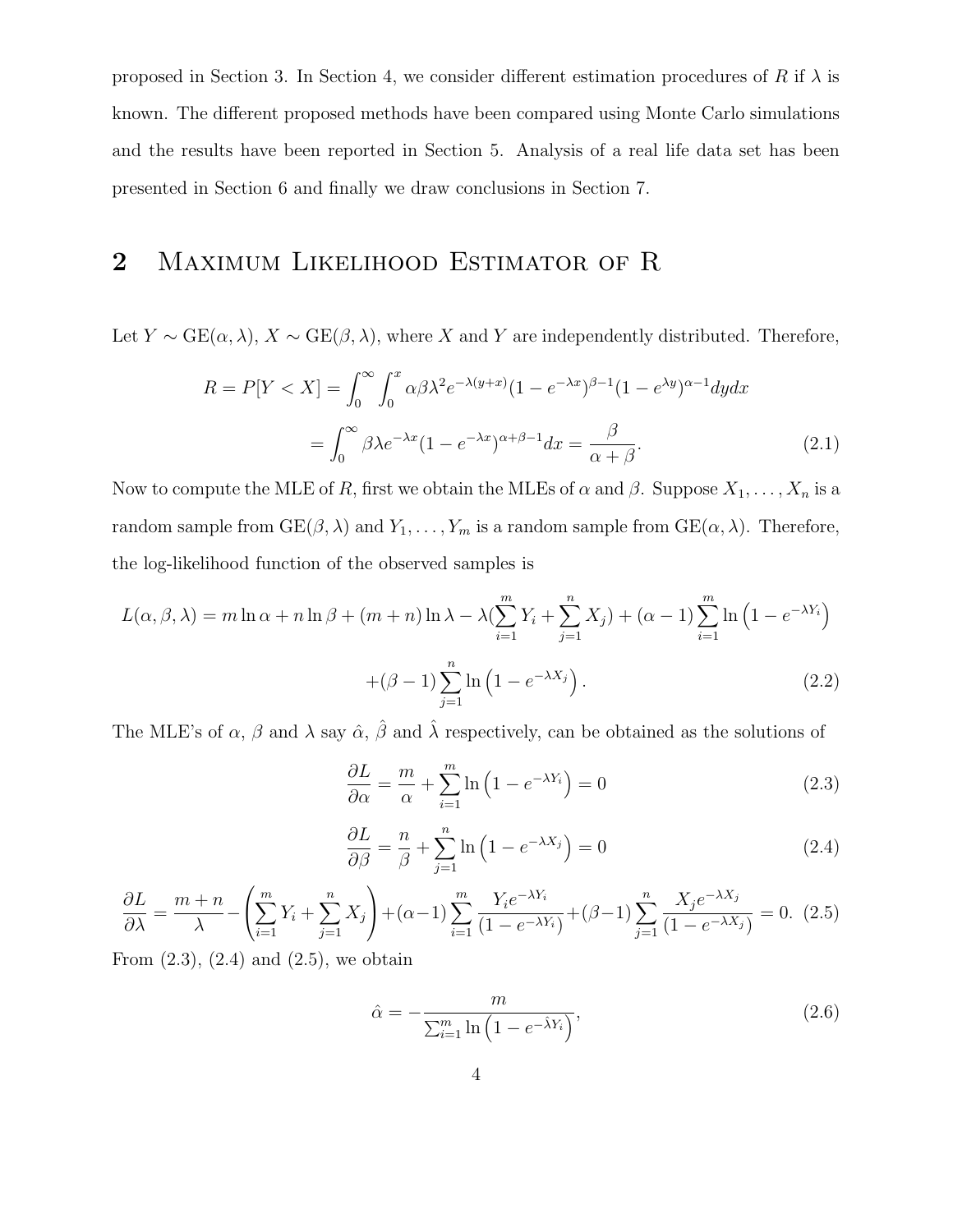$$
\hat{\beta} = -\frac{n}{\sum_{j=1}^{n} \ln\left(1 - e^{-\hat{\lambda}X_j}\right)},\tag{2.7}
$$

and  $\hat{\lambda}$  can be obtained as the solution of the non-linear equation

$$
g(\lambda) = \frac{m+n}{\lambda} - \frac{n}{\sum_{k=1}^{n} \ln(1 - e^{-\lambda X_k})} \times \sum_{j=1}^{n} \frac{X_j e^{-\lambda X_j}}{(1 - e^{-\lambda X_j})} - \frac{m}{\sum_{k=1}^{m} \ln(1 - e^{-\lambda Y_k})} \times \sum_{i=1}^{m} \frac{Y_i e^{-\lambda Y_i}}{(1 - e^{-\lambda Y_i})}
$$

$$
- \sum_{k=1}^{n} \frac{X_j}{\sum_{k=1}^{m} \ln(1 - e^{-\lambda Y_k})} = 0. \tag{2.8}
$$

$$
-\sum_{j=1}^{\infty} \frac{A_j}{(1 - e^{-\lambda X_j})} - \sum_{i=1}^{\infty} \frac{Y_i}{(1 - e^{-\lambda Y_i})} = 0.
$$
 (2.8)

Therefore,  $\hat{\lambda}$  can be obtained as a solution of the non-linear equation of the form:

$$
h(\lambda) = \lambda,\tag{2.9}
$$

where

$$
h(\lambda) = (m+n) \left[ \frac{n}{\sum_{k=1}^{n} \ln(1 - e^{-\lambda X_k})} \times \sum_{j=1}^{n} \frac{X_j e^{-\lambda X_j}}{(1 - e^{-\lambda X_j})} + \frac{m}{\sum_{k=1}^{m} \ln(1 - e^{-\lambda Y_k})} \times \sum_{i=1}^{m} \frac{Y_i e^{-\lambda Y_i}}{(1 - e^{-\lambda Y_i})} + \sum_{j=1}^{n} \frac{X_j}{(1 - e^{-\lambda Y_j})} + \sum_{i=1}^{m} \frac{Y_i}{(1 - e^{-\lambda Y_i})} \right]^{-1}.
$$

Since  $\hat{\lambda}$  is a fixed point solution of the non-linear equation (2.9), therefore, it can be obtained by using a simple iterative scheme as follows:

$$
h(\lambda_{(j)}) = \lambda_{(j+1)},\tag{2.10}
$$

where  $\lambda_{(j)}$  is the j<sup>th</sup> iterate of  $\hat{\lambda}$ . The iteration procedure should be stopped when  $|\lambda_{(j)} - \lambda_{(j)}|$  $\lambda_{(j+1)}$  is sufficiently small. Once we obtain  $\hat{\lambda}$ ,  $\hat{\alpha}$  and  $\hat{\beta}$  can be obtained from (2.6) and (2.7) respectively. Therefore, the MLE of  $R$  becomes

$$
\hat{R} = \frac{\hat{\beta}}{\hat{\alpha} + \hat{\beta}}.\tag{2.11}
$$

# 3 Asymptotic Distribution and Confidence Intervals

In this section first we obtain the asymptotic distribution of  $\hat{\boldsymbol{\theta}} = (\hat{\alpha}, \hat{\beta}, \hat{\lambda})$  and then we derive the asymptotic distribution of  $\hat{R}$ . Based on the asymptotic distribution of  $\hat{R}$ , we obtain the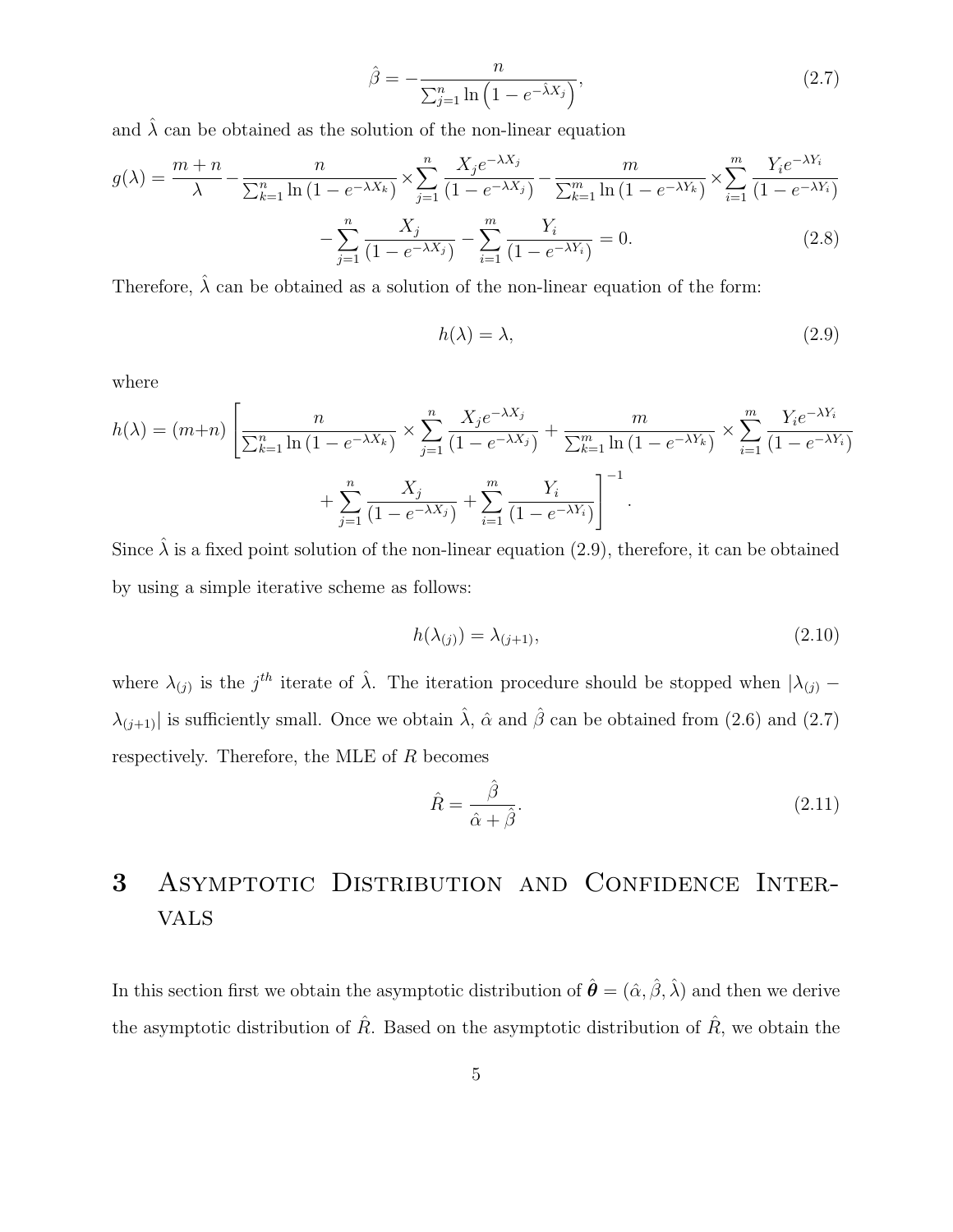asymptotic confidence interval of R. Let us denote the Fisher information matrix of  $\theta =$  $(\alpha, \beta, \lambda)$  as  $I(\theta) = (I_{ij}(\theta))$ ; i,j = 1,2,3. Therefore,

$$
I(\boldsymbol{\theta}) = -\begin{bmatrix} E\left(\frac{\partial^2 L}{\partial \alpha^2}\right) & E\left(\frac{\partial^2 L}{\partial \alpha \partial \beta}\right) & E\left(\frac{\partial^2 L}{\partial \alpha \partial \lambda}\right) \\ E\left(\frac{\partial^2 L}{\partial \beta \partial \alpha}\right) & E\left(\frac{\partial^2 L}{\partial \beta^2}\right) & E\left(\frac{\partial^2 L}{\partial \beta \partial \lambda}\right) \\ E\left(\frac{\partial^2 L}{\partial \lambda \partial \alpha}\right) & E\left(\frac{\partial^2 L}{\partial \lambda \partial \beta}\right) & E\left(\frac{\partial^2 L}{\partial \lambda^2}\right) \end{bmatrix} = \begin{bmatrix} I_{11} & I_{12} & I_{13} \\ I_{21} & I_{22} & I_{23} \\ I_{31} & I_{32} & I_{33} \end{bmatrix}
$$
 (say). (3.1)

Moreover,

$$
E\left(\frac{\partial^2 L}{\partial \alpha^2}\right) = -\frac{m}{\alpha^2}, \quad E\left(\frac{\partial^2 L}{\partial \beta^2}\right) = -\frac{n}{\beta^2}, \quad E\left(\frac{\partial^2 L}{\partial \alpha \partial \beta}\right) = E\left(\frac{\partial^2 L}{\partial \beta \partial \alpha}\right) = 0.
$$

Also,

$$
E\left(\frac{\partial^2 L}{\partial \alpha \partial \lambda}\right) = \frac{m}{\lambda} \left[ \frac{\alpha}{\alpha - 1} (\psi(\alpha) - \psi(1)) - (\psi(\alpha + 1) - \psi(1)) \right] \text{ if } \alpha \neq 1
$$

$$
= \frac{m}{\lambda} \sum_{k=0}^{\infty} \frac{1}{(i+2)^2} \text{ if } \alpha = 1,
$$

$$
E\left(\frac{\partial^2 L}{\partial \beta \partial \lambda}\right) = \frac{n}{\lambda} \left[ \frac{\beta}{\beta - 1} (\psi(\beta) - \psi(1)) - (\psi(\beta + 1) - \psi(1)) \right] \text{ if } \beta \neq 1
$$
  
=  $\frac{n}{\lambda} \sum_{k=0}^{\infty} \frac{1}{(i+2)^2} \text{ if } \beta = 1,$ 

$$
E\left(\frac{\partial^2 L}{\partial \lambda^2}\right) = -\frac{m}{\lambda^2} \left[1 + \frac{\alpha(\alpha - 1)}{\alpha - 2} (\psi'(1) - \psi'(\alpha - 1) + (\psi(\alpha - 1) - \psi(1))^2)\right] + \frac{m\alpha}{\lambda^2} \left[ (\psi'(1) - \psi'(\alpha)) + (\psi(\alpha) - \psi(1))^2 \right] - \frac{n}{\lambda^2} \left[1 + \frac{\beta(\beta - 1)}{\beta - 2} (\psi'(1) - \psi'(\beta - 1) + (\psi(\beta - 1) - \psi(1))^2)\right] + \frac{n\beta}{\lambda^2} \left[ (\psi'(1) - \psi(\beta)) + (\psi(\beta) - \psi(1))^2 \right] \text{ if } \alpha \neq 2, \beta \neq 2, = -\frac{m + n}{\lambda^2} - \frac{4(m + n)}{\lambda^2} \times \sum_{k=0}^{\infty} \frac{1}{(2 + k)^3} \text{ if } \alpha = 2, \beta = 2, = -\frac{m + n}{\lambda^2} - \frac{m}{\lambda^2} \left[ \frac{\alpha(\alpha - 1)}{\alpha - 2} (\psi'(1) - \psi'(\alpha - 1) + (\psi(\alpha - 1) - \psi(1))^2) \right] + \frac{m\alpha}{\lambda^2} \left[ (\psi'(1) - \psi'(\alpha)) + (\psi(\alpha) - \psi(1))^2 \right] - \frac{4n}{\lambda^2} \times \sum_{k=0}^{\infty} \frac{1}{(2 + k)^3} \text{ if } \alpha \neq 2, \beta = 2,
$$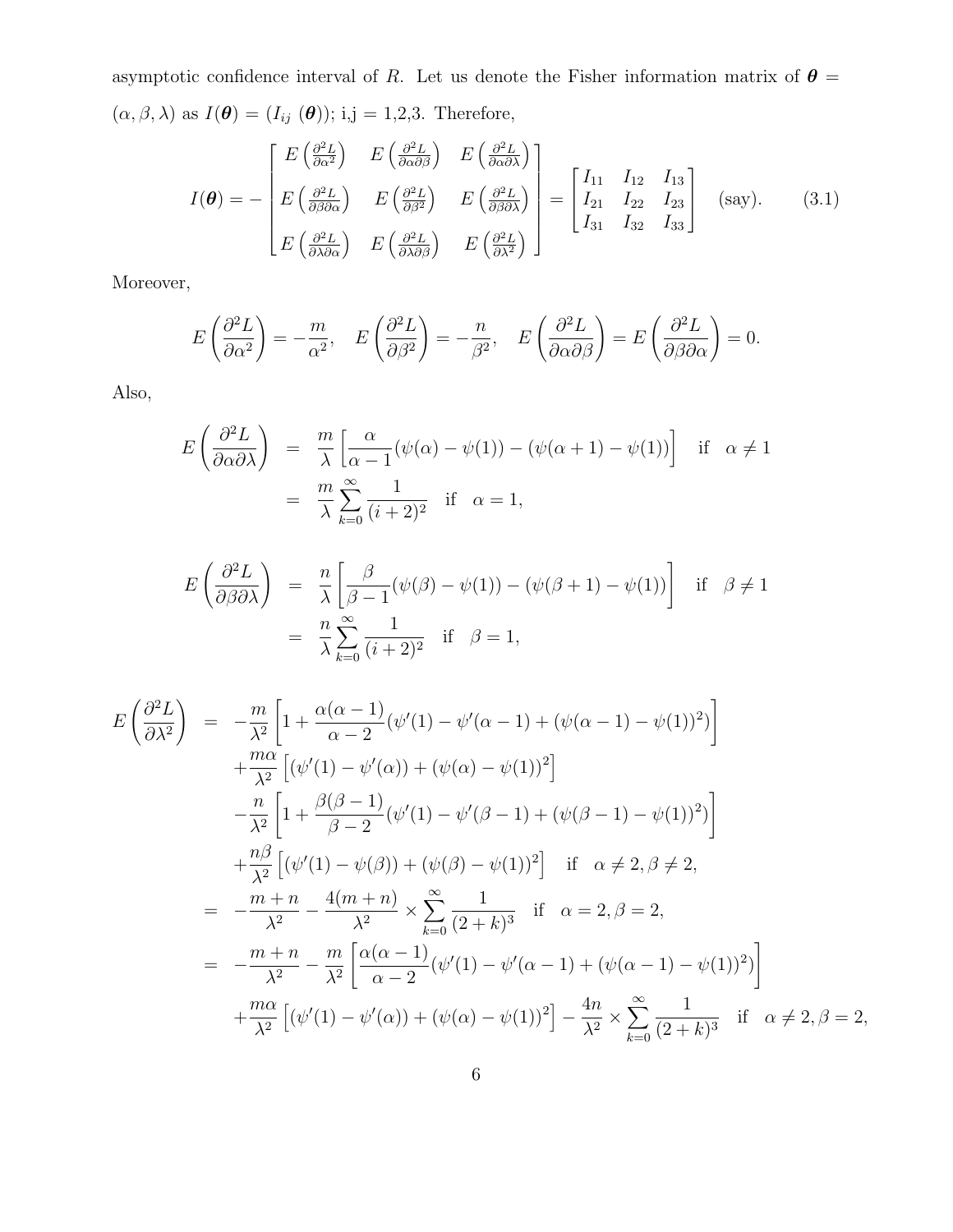$$
= -\frac{m+n}{\lambda^2} - \frac{n}{\lambda^2} \left[ \frac{\beta(\beta-1)}{\beta-2} (\psi'(1) - \psi'(\beta-1) + (\psi(\beta-1) - \psi(1))^2) \right] + \frac{n\beta}{\lambda^2} \left[ (\psi'(1) - \psi'(\beta)) + (\psi(\beta) - \psi(1))^2 \right] - \frac{4m}{\lambda^2} \times \sum_{k=0}^{\infty} \frac{1}{(2+k)^3} \quad \text{if} \quad \alpha = 2, \beta \neq 2.
$$

Since GE family satisfies all the regularity conditions (Gupta and Kundu; 2001b), therefore we have the following result:

**Theorem 1:** As  $m \to \infty$  and  $n \to \infty$  and  $\frac{m}{n} \to p$ , then

$$
\left[\sqrt{m}(\hat{\alpha}-\alpha),\sqrt{n}(\hat{\beta}-\beta),\sqrt{m}(\hat{\lambda}-\lambda)\right]\to N_3(\mathbf{0},\mathbf{A}^{-1}(\alpha,\beta,\lambda)),
$$

where,

$$
\mathbf{A}(\alpha, \beta, \lambda) = \begin{bmatrix} a_{11} & 0 & a_{13} \\ 0 & a_{22} & a_{23} \\ a_{31} & a_{32} & a_{33} \end{bmatrix}
$$

and

$$
a_{11} = \frac{1}{\alpha^2} = -\frac{1}{m} I_{11}, \quad a_{13} = a_{31} = -\frac{1}{m} I_{13} = -\frac{1}{m} I_{31}, \quad a_{22} = \frac{1}{\beta^2} = -\frac{1}{n} I_{22},
$$

$$
a_{23} = a_{32} = -\frac{\sqrt{p}}{m} I_{23} = -\frac{\sqrt{p}}{m} I_{32}, \quad a_{33} = -\lim_{m,n \to \infty} \frac{1}{m} I_{33}.
$$

Note that,  $a_{33}$  can be written as follows;

$$
a_{33} = \frac{1}{\lambda^2} \left[ 1 + \frac{\alpha(\alpha - 1)}{\alpha - 2} (\psi'(1) - \psi'(\alpha - 1) + (\psi(\alpha - 1) - \psi(1))^2 \right] - \frac{\alpha}{\lambda^2} \left[ (\psi'(1) - \psi'(\alpha)) + (\psi(\alpha) - \psi(1))^2 \right] + \frac{1}{p\lambda^2} \left[ 1 + \frac{\beta(\beta - 1)}{\beta - 2} (\psi'(1) - \psi'(\beta - 1) + (\psi(\beta - 1) - \psi(1))^2 \right] - \frac{\beta}{p\lambda^2} \left[ (\psi'(1) - \psi'(\beta)) + (\psi(\beta) - \psi(1))^2 \right] \text{ if } \alpha \neq 2, \beta \neq 2,
$$
  
\n
$$
= \frac{p+1}{p\lambda^2} + \frac{4(p+1)}{p\lambda^2} \times \sum_{k=0}^{\infty} \frac{1}{(2+k)^3} \text{ if } \alpha = 2, \beta = 2,
$$
  
\n
$$
= \frac{p+1}{p\lambda^2} + \frac{1}{\lambda^2} \left[ \frac{\alpha(\alpha - 1)}{\alpha - 2} (\psi'(1) - \psi'(\alpha - 1) + (\psi(\alpha - 1) - \psi(1))^2 \right] - \frac{\alpha}{\lambda^2} \left[ (\psi'(1) - \psi'(\alpha)) + (\psi(\alpha) - \psi(1))^2 \right] + \frac{4}{p\lambda^2} \times \sum_{k=0}^{\infty} \frac{1}{(2+k)^3} \text{ if } \alpha \neq 2, \beta = 2,
$$
  
\n
$$
= \frac{p+1}{p\lambda^2} + \frac{1}{p\lambda^2} \left[ \frac{\beta(\beta - 1)}{\beta - 2} (\psi'(1) - \psi'(\beta - 1) + (\psi(\beta - 1) - \psi(1))^2 \right]
$$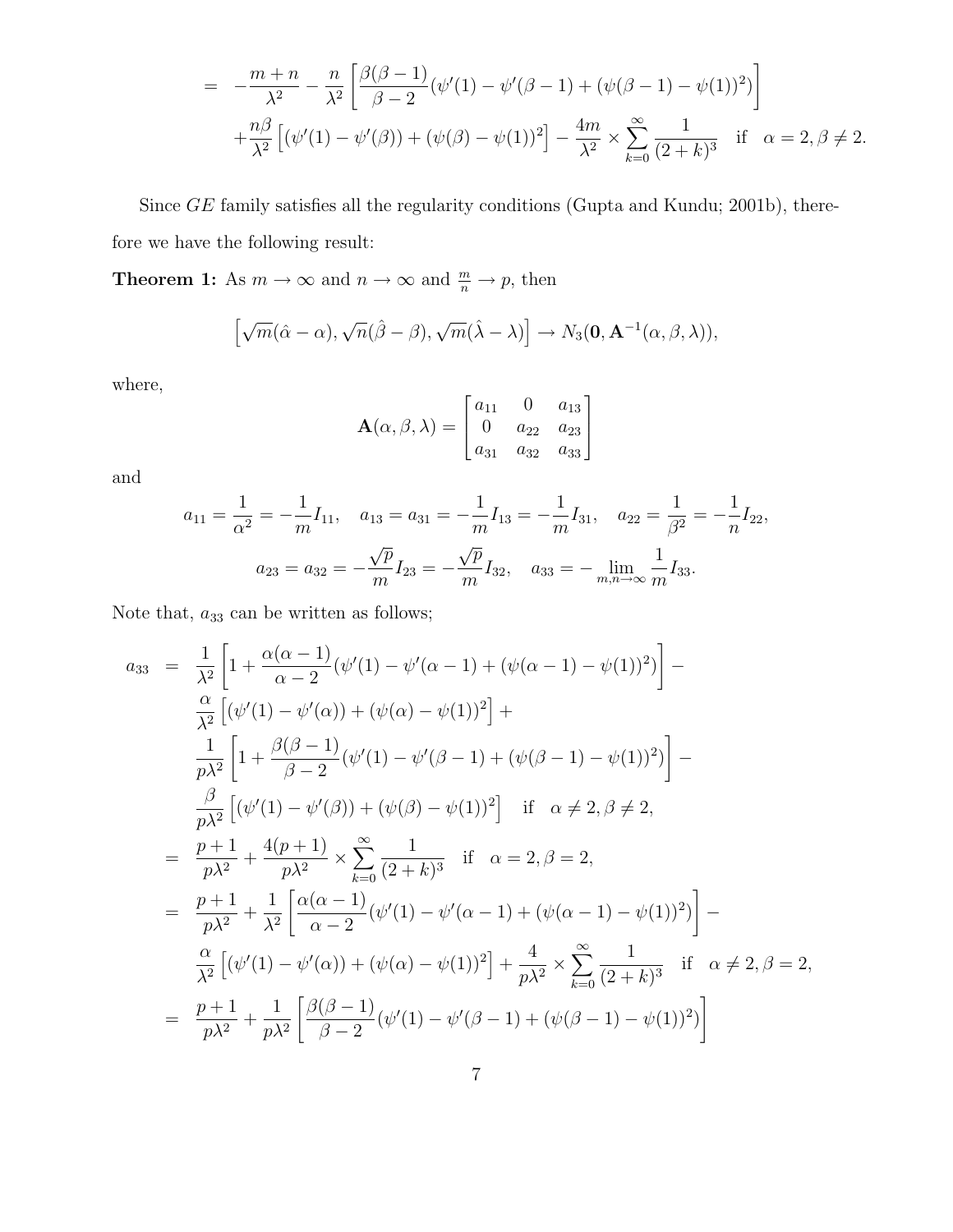$$
-\frac{\beta}{p\lambda^2} \left[ (\psi'(1) - \psi'(\beta)) + (\psi(\beta) - \psi(1))^2 \right] + \frac{4}{\lambda^2} \times \sum_{k=0}^{\infty} \frac{1}{(2+k)^3} \quad \text{if} \quad \alpha = 2, \beta \neq 2.
$$

**Proof of Theorem 1:** The proof follows by expanding the derivative of the log-likelihood function using Taylor series and using the Central Limit theorem.

Now, we have the main result:

**Theorem 2:** As  $m \to \infty$  and  $n \to \infty$  so that  $\frac{m}{n} \to p$ , then

$$
\sqrt{m}\left(\hat{R}-R\right) \to N(0,B),\tag{3.3}
$$

where

$$
B = \frac{1}{u(\alpha + \beta)^4} \left[ \beta^2 (a_{22}a_{33} - a_{23}^2) - 2\alpha\beta\sqrt{p}a_{23}a_{31} + \alpha^2 p(a_{11}a_{33} - a_{13}^2) \right]
$$

and

$$
u = a_{11}a_{22}a_{33} - a_{11}a_{23}a_{32} - a_{13}a_{22}a_{31}.
$$

Proof of Theorem 2: It follows using Theorem 1.

**Remark 1:** In Theorem 1, the normalizing constants  $\sqrt{m}$  and  $\sqrt{n}$  can be interchanged and the necessary changes are required in the corresponding dispersion matrix.

Remark 2: Theorem 2 can be used to construct asymptotic confidence intervals. To compute the confidence interval of  $R$ , the variance  $B$  needs to be estimated. We recommend to use the empirical Fisher information matrix and the MLE estimates of  $\alpha$ ,  $\beta$  and  $\lambda$  to estimate  $B$ , which is very convenient. Use,

$$
\hat{a}_{11} = \frac{1}{\hat{\alpha}^2}, \quad \hat{a}_{22} = \frac{1}{\hat{\beta}^2}, \quad \hat{a}_{13} = \hat{a}_{31} = -\frac{1}{m} \sum_{i=1}^m \frac{y_i e^{-\hat{\lambda} y_i}}{(1 - e^{-\hat{\lambda} y_i})}, \quad \hat{a}_{23} = \hat{a}_{32} = -\frac{\sqrt{p}}{m} \sum_{j=1}^n \frac{x_j e^{-\hat{\lambda} x_j}}{(1 - e^{-\hat{\lambda} x_j})}
$$

$$
\hat{a}_{33} = \frac{1}{\lambda^2} \left( 1 + \frac{1}{p} \right) + (\hat{\alpha} - 1) \frac{1}{m} \sum_{i=1}^m \frac{y_i^2 e^{-\hat{\lambda} y_i}}{(1 - e^{-\hat{\lambda} y_i})^2} + (\hat{\beta} - 1) \frac{1}{m} \sum_{j=1}^n \frac{x_j^2 e^{-\hat{\lambda} x_j}}{(1 - e^{-\hat{\lambda} x_j})^2}.
$$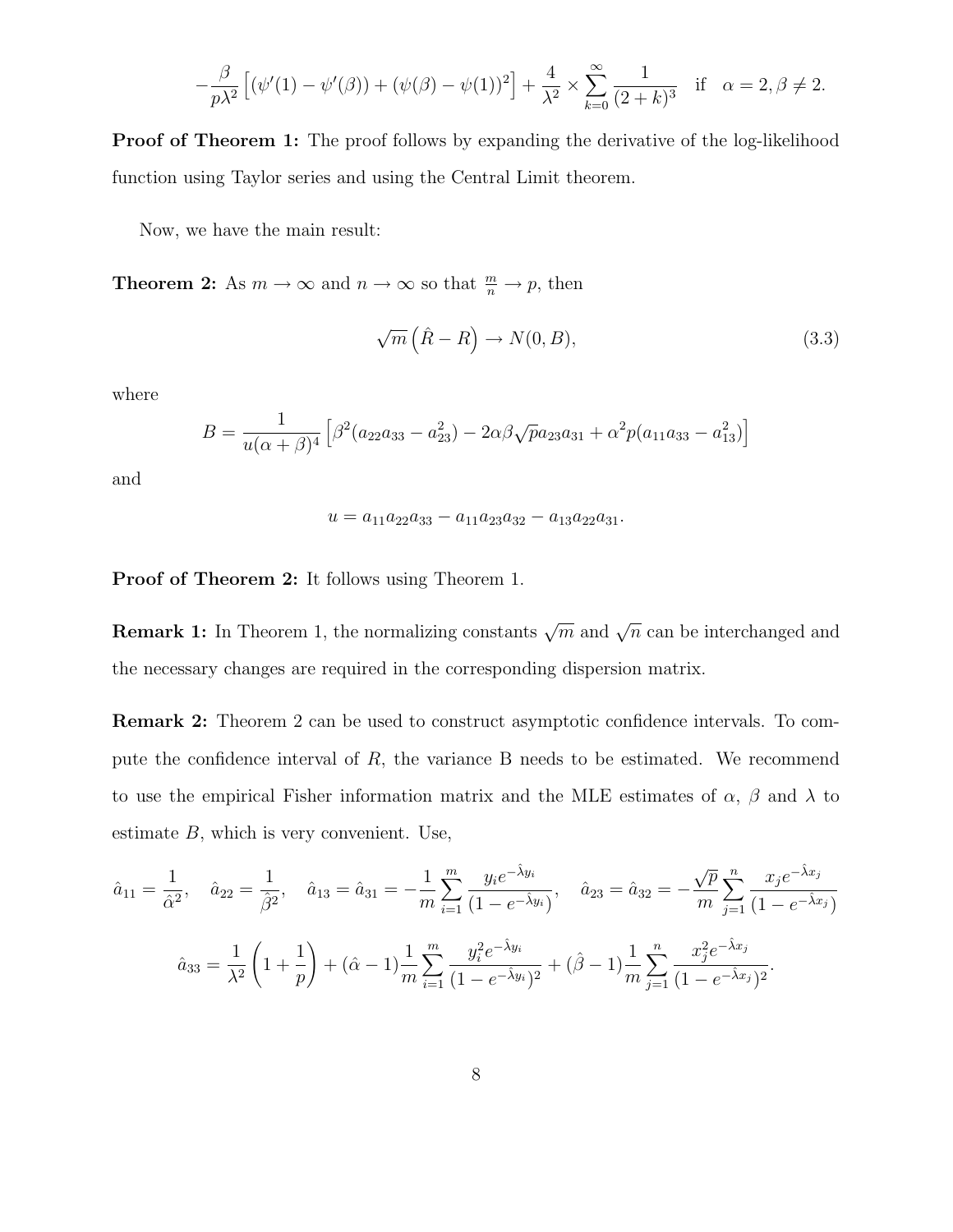It is observed that the confidence intervals based on the asymptotic result do not perform very well for small sample sizes. We propose the following two confidence intervals mainly for small sample sizes, which might be computationally very demanding for large samples.

### 3.1 BOOTSTRAP CONFIDENCE INTERVALS

In this subsection, we propose to use two confidence intervals based on the parametric bootstrap methods; (i) percentile bootstrap method (we call it from now on as Boot-p) based on the idea of Efron (1982), (ii) bootstrap-t method (we refer it as Boot-t from now on) based on the idea of Hall (1988). We illustrate briefly how to estimate confidence intervals of R using both methods.

#### Boot-p Methods:

**Step 1**: From the sample  $\{y_1, \ldots, y_m\}$  and  $\{x_1, \ldots, x_n\}$ , compute  $\hat{\alpha}$ ,  $\hat{\beta}$  and  $\hat{\lambda}$ .

**Step 2**: Using  $\hat{\alpha}$  and  $\hat{\lambda}$  generate a bootstrap sample  $\{y_1^*, \ldots, y_m^*\}$  and similarly using  $\hat{\beta}$  and  $\hat{\lambda}$  generate a bootstrap sample  $\{x_1^*, \ldots x_n^*\}$ . Based on  $\{y_1^*, \ldots, y_m^*\}$  and  $\{x_1^*, \ldots x_n^*\}$  compute the bootstrap estimate of R using  $(2.11)$ , say  $\hat{R}^*$ .

Step 3: Repeat step 2, NBOOT times.

**Step 4:** Let  $G(x) = P(\hat{R}^* \leq x)$ , be the cumulative distribution function of  $\hat{R}^*$ . Define  $\hat{R}_{\text{foot}-p}(x) = G^{-1}(x)$  for a given x. The approximate  $100(1-\gamma)\%$  confidence interval of R is given by

$$
\left(\hat{R}_{\text{Boot}-p}(\frac{\gamma}{2}), \hat{R}_{\text{boot}-p}(1-\frac{\gamma}{2})\right). \tag{3.4}
$$

#### Bootstrap-t Confidence Interval

**Step 1**: From the sample  $\{y_1, \ldots, y_m\}$  and  $\{x_1, \ldots, x_n\}$ , compute  $\hat{\alpha}$ ,  $\hat{\beta}$  and  $\hat{\lambda}$ .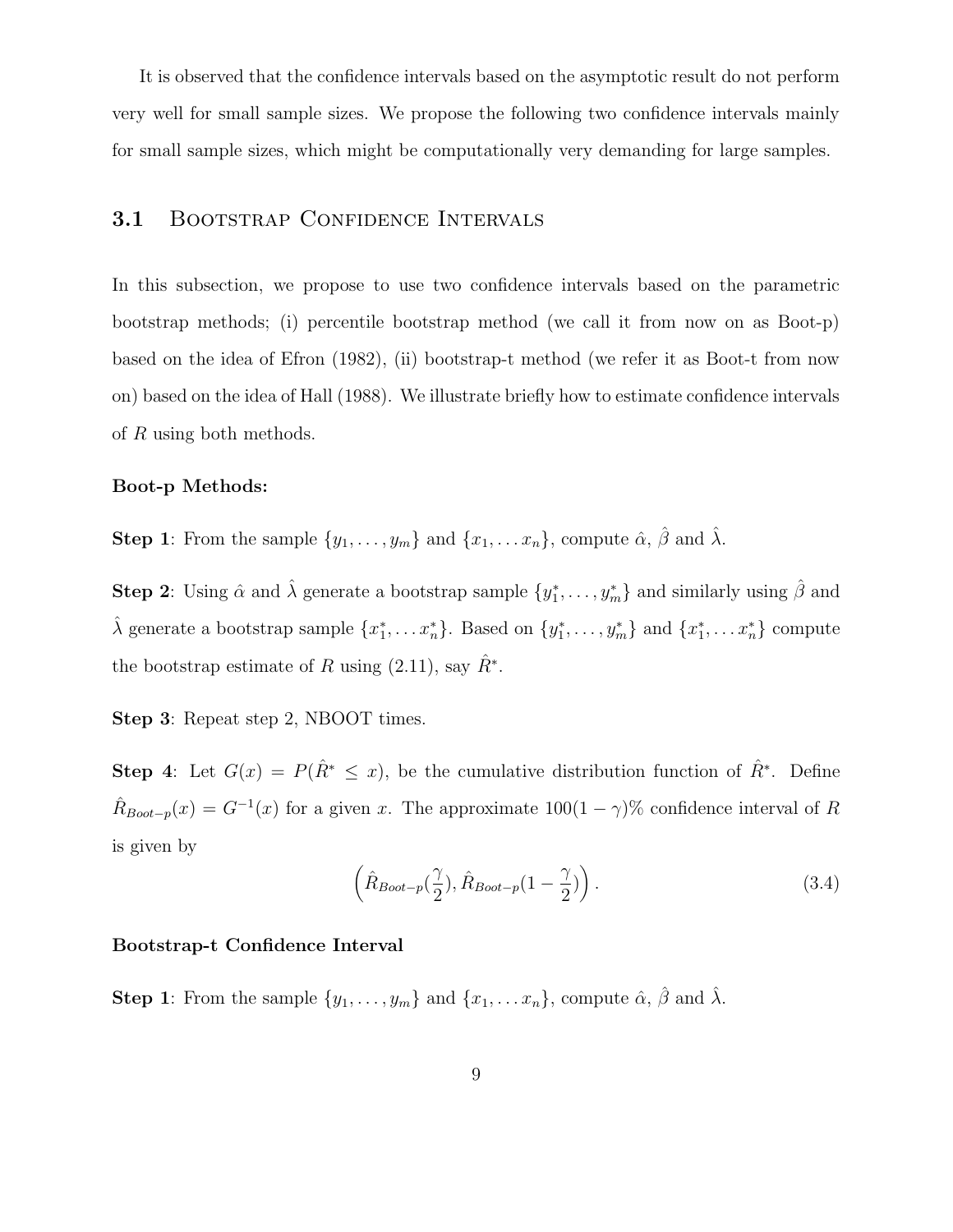**Step 2**: Using  $\hat{\alpha}$  and  $\hat{\lambda}$  generate a bootstrap sample  $\{y_1^*, \ldots, y_m^*\}$  and similarly using  $\hat{\beta}$  and  $\hat{\lambda}$  generate a bootstrap sample  $\{x_1^*, \ldots x_n^*\}$  as before. Based on  $\{y_1^*, \ldots, y_m^*\}$  and  $\{x_1^*, \ldots x_n^*\}$ compute the bootstrap estimate of R using (2.11), say  $\hat{R}^*$  and the following statistic:

$$
T^* = \frac{\sqrt{m}(\hat{R}^* - \hat{R})}{\sqrt{V(\hat{R}^*)}}.
$$

Compute  $V(\hat{R}^*)$  using Remark 2.

Step 3: Repeat step 2, NBOOT times.

Step 4: From the NBOOT T<sup>\*</sup> values obtained, determine the upper and lower bound of the  $100(1 - \gamma)$ % confidence interval of R as follows: Let  $H(x) = P(T^* \leq x)$  be the cumulative distribution function of  $T^*$ . For a given x, define

$$
\hat{R}_{Boot-t} = \hat{R} + m^{-\frac{1}{2}} \sqrt{V(\hat{R})} H^{-1}(x).
$$

Here also,  $V(\hat{R})$  can be computed as mentioned in Remark 2. The approximate  $100(1-\gamma)\%$ confidence interval of  $R$  is given by

$$
\left(\hat{R}_{\textit{Boot}-t}(\frac{\gamma}{2}),\hat{R}_{\textit{Boot}-t}(1-\frac{\gamma}{2})\right).
$$

## 4 ESTIMATION OF R IF  $\lambda$  is KNOWN

In this section we consider the estimation of R when  $\lambda$  is known. Without loss of generality, we can assume that  $\lambda = 1$ . Therefore, in this section it is assumed that  $X_1, \ldots, X_n$  is a random sample from  $GE(\beta, 1)$  and  $Y_1, \ldots, Y_m$  is a random sample from  $GE(\alpha, 1)$  and based on the samples we want to estimate  $R$ . First we consider the MLE of  $R$  and its distributional properties.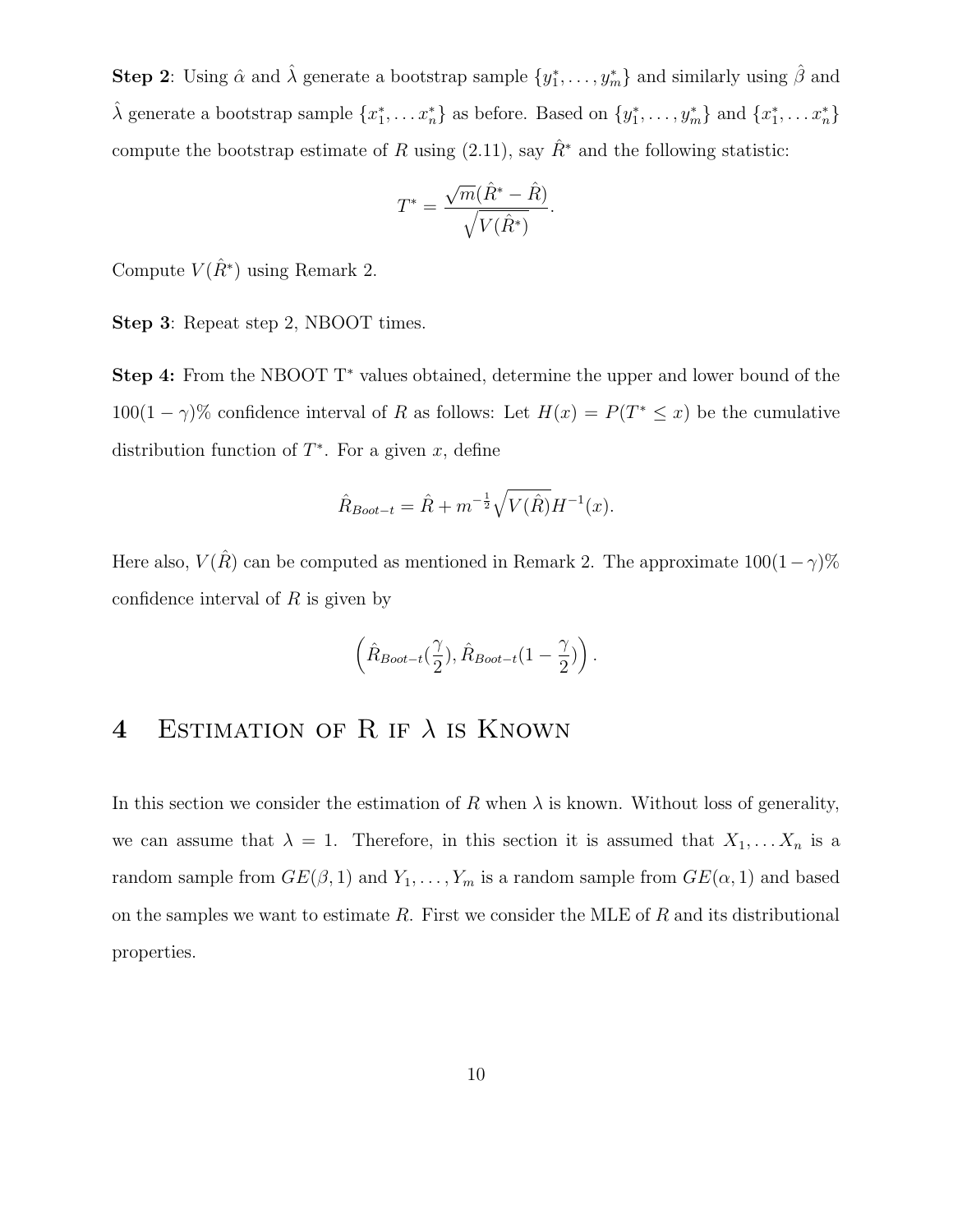### 4.1 MLE of R

Based on the above samples, it is clear that the MLE of  $R$ , say  $\hat{R}$  will be

$$
\hat{R} = \frac{\hat{\beta}}{\hat{\alpha} + \hat{\beta}},\tag{4.1}
$$

where

$$
\hat{\alpha} = -\frac{m}{\sum_{i=1}^{m} \ln(1 - e^{-Y_i})},\tag{4.2}
$$

$$
\hat{\beta} = -\frac{n}{\sum_{j=1}^{n} \ln(1 - e^{-X_j})}.
$$
\n(4.3)

Therefore,

$$
\hat{R} = \frac{n \sum_{i=1}^{m} \ln(1 - e^{-Y_i})}{n \sum_{i=1}^{m} \ln(1 - e^{-Y_i}) + m \sum_{j=1}^{n} \ln(1 - e^{-X_j})}.
$$
\n(4.4)

It is observed in Gupta and Kundu (2002), that

$$
-2\beta \sum_{j=1}^{n} \ln(1 - e^{-X_j}) \sim \chi_{2n}^2 \quad \text{and} \quad -2\alpha \sum_{i=1}^{m} \ln(1 - e^{-Y_i}) \sim \chi_{2m}^2.
$$

Therefore,

$$
\hat{R} \stackrel{d}{=} \frac{V}{V + cU} \stackrel{d}{=} \frac{1}{1 + \frac{\alpha}{\beta}Z}, \quad \text{or} \quad \frac{R}{1 - R} \times \frac{1 - \hat{R}}{\hat{R}} \stackrel{d}{=} Z,\tag{4.5}
$$

here  $\frac{d}{dx}$  indicates equivalent in distribution and  $c = \frac{m\alpha}{n\beta}$ . The random variables U and V are independent and follow  $\chi^2$  distribution, with 2n and 2m degrees of freedom respectively. Moreover,  $Z$  has an  $F$  distribution with  $2n$  and  $2m$  degrees of freedom. Therefore, the PDF of  $\hat{R}$  is as follows;

$$
f_{\hat{R}}(x) = k \times \frac{\left(\frac{1-x}{x}\right)^{n-1}}{\left(1 + \frac{n\beta(1-x)}{max}\right)^{m+n}}, \qquad 0 < x < 1,
$$

where

$$
k = \frac{\Gamma(m+n)}{\Gamma(m)\Gamma(n)} \left(\frac{\beta}{\alpha}\right)^{n-1} \left(\frac{n}{m}\right)^n.
$$

The  $100(1-\gamma)\%$  confidence interval of R can be obtained as

$$
\left[\frac{1}{1 + F_{2m,2n;1-\frac{\alpha}{2}} \times \left(\frac{1}{\hat{R}} - 1\right)}, \frac{1}{1 + F_{2m,2n;\frac{\alpha}{2}} \times \left(\frac{1}{\hat{R}} - 1\right)}\right],\tag{4.6}
$$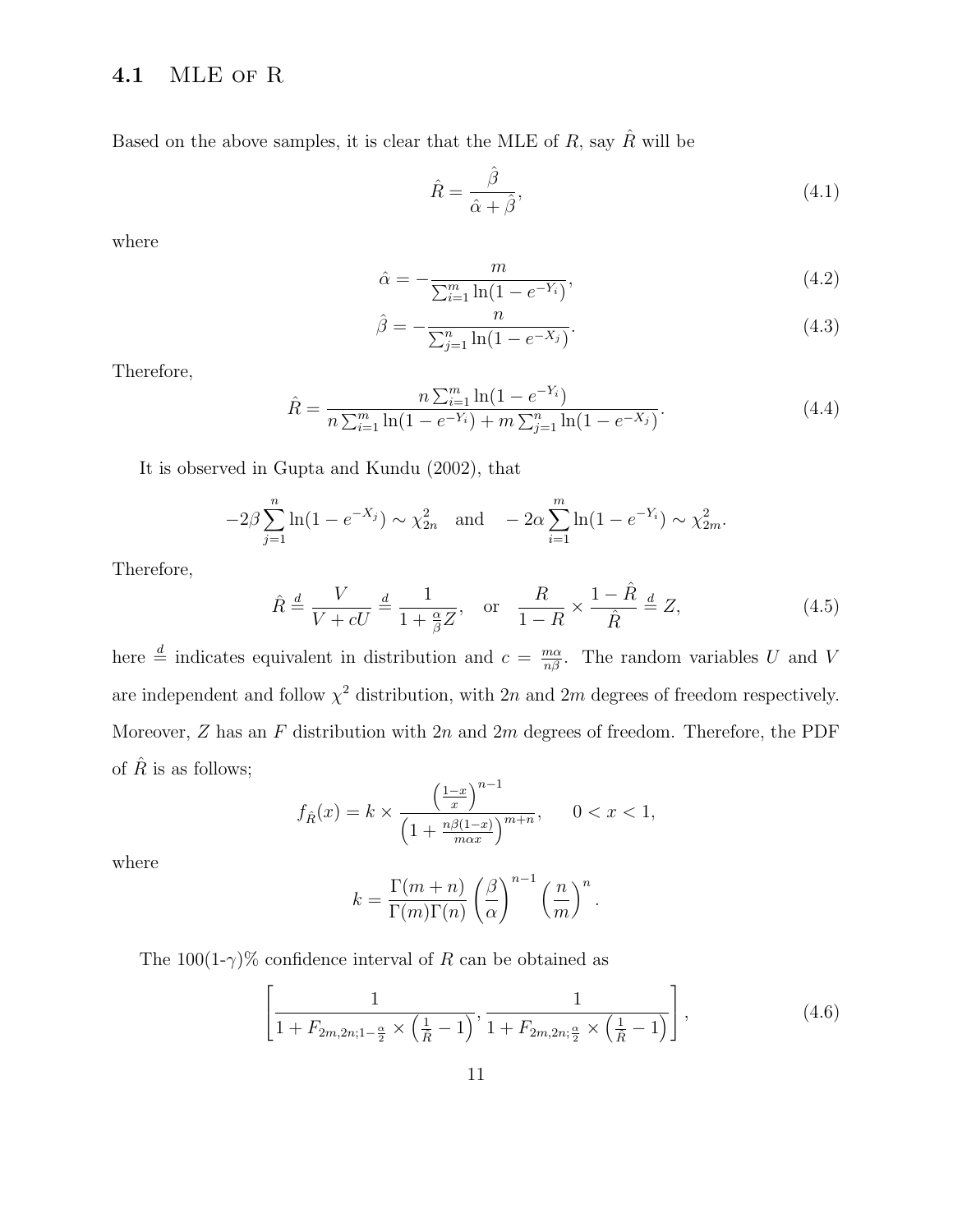where,  $F_{2m,2n;\frac{\gamma}{2}}$  and  $F_{2m,2n;1-\frac{\gamma}{2}}$  are the lower and upper  $\frac{\gamma}{2}$  $th$  percentile points of a F distribution with  $2m$  and  $2n$  degrees of freedom.

### 4.2 UMVUE of R

In this subsection we obtain the UMVUE of  $R$  using the results of Tong (1974, 1975). When the common scale parameter  $\lambda$  is known,  $\left(\sum_{i=1}^n \ln(1 - e^{-X_i}), \sum_{i=1}^m \ln(1 - e^{-Y_i})\right)$  is a jointly sufficient statistic for  $(\beta, \alpha)$ . Let us define

$$
\phi(X_1, Y_1) = 1 \quad \text{if} \quad \ln(1 - e^{-Y_1}) > \ln(1 - e^{-X_1})
$$

and 0 otherwise. Note that  $R = P(Y < X) = E(1 - \phi(X_1, Y_1))$ . Clearly,  $1 - \phi(X_1, Y_1)$  is an unbiased estimator of R. Therefore, the UMVUE of R, say  $\tilde{R}$ , can be obtained as

$$
\tilde{R} = E\left[1 - \phi(X_1, Y_1) | \left(\sum_{i=1}^n \ln(1 - e^{-X_i}), \sum_{i=1}^m \ln(1 - e^{-Y_i})\right)\right].
$$

Since  $-\ln\left(1-e^{-Y_1}\right)$  and  $-\ln(1-e^{-X_1})$  are exponential random variables with mean  $\frac{1}{\alpha}$  and 1  $\frac{1}{\beta}$  respectively, therefore using the results of Tong (1974, 1975) it follows that

$$
\tilde{R} = 1 - \sum_{i=0}^{n-1} (-1)^i \frac{(m-1)!(n-1)!}{(m+i-1)!(n-i-1)!} \left(\frac{T_2}{T_1}\right)^i, \quad \text{if} \quad T_2 \le T_1
$$

or

$$
\tilde{R} = \sum_{i=0}^{m-1} (-1)^i \frac{(m-1)!(n-1)!}{(m-i-1)!(n+i-1)!} \left(\frac{T_1}{T_2}\right)^i, \quad \text{if} \quad T_1 \le T_2,
$$
\n
$$
\sum_{i=0}^{n} \ln(1 - e^{-X_i}) \text{ and } T_2 = -\sum_{i=0}^{m-1} \ln(1 - e^{-Y_i}).
$$

where  $T_1 = -\sum_{i=1}^n \ln(1 - e^{-X_i})$  and  $T_2 = -\sum_{i=1}^m \ln(1 - e^{-Y_i}).$ 

### 4.3 Bayes Estimation of R

In this subsection, we obtain the Bayes estimation of R under the assumptions that the shape parameters  $\alpha$  and  $\beta$  are random variables for both the populations. It is assumed that  $\alpha$  and  $\beta$  have independent gamma priors with the PDF's;

$$
\pi(\alpha) = \frac{b_1^{a_1}}{\Gamma(a_1)} \alpha^{a_1 - 1} e^{-b_1 \alpha}; \quad \alpha > 0,
$$
\n(4.7)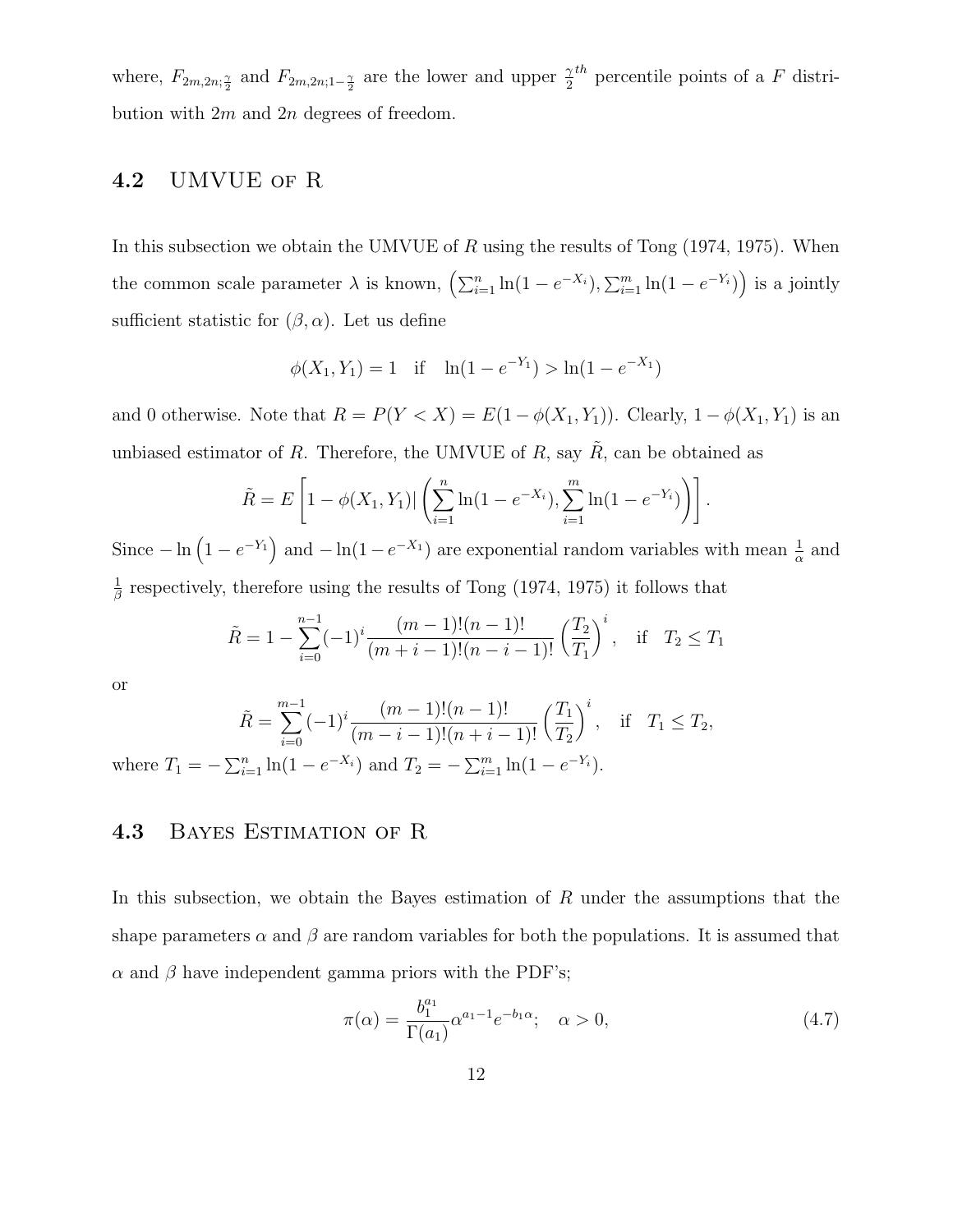$$
\pi(\beta) = \frac{b_2^{a_2}}{\Gamma(a_2)} \beta^{a_2 - 1} e^{-b_2 \beta}; \quad \beta > 0,
$$
\n(4.8)

respectively. Here  $a_1, b_1, a_2, b_2 > 0$ . Therefore,  $\alpha$  and  $\beta$  follow Gamma $(a_1, b_1)$  and Gamma $(a_2, b_2)$ respectively. The posterior PDF's of  $\alpha$  and  $\beta$  are as follows:

$$
\alpha|\text{data} \sim \text{Gamma}(a_1 + m, b_1 + T_1),\tag{4.9}
$$

$$
\beta|\text{data} \sim \text{Gamma}(a_2 + n, b_2 + T_2),\tag{4.10}
$$

where

$$
T_1 = -\sum_{i=1}^{m} \ln(1 - e^{-Y_i}),
$$
 and  $T_2 = -\sum_{j=1}^{n} \ln(1 - e^{-X_j}).$ 

Since a priori  $\alpha$  and  $\beta$  are independent, using (4.9) and (4.10), the posterior PDF of R becomes

$$
f_R(r) = C \frac{r^{a_2+n-1} (1-r)^{a_1+m-1}}{((b_1+T_1)(1-r)+(b_2+T_2)r)^{m+n+a_1+a_2}}, \quad \text{for} \quad 0 < r < 1,\tag{4.11}
$$

and 0 otherwise, where

$$
C = \frac{\Gamma(n+m+a_1+a_2)}{\Gamma(a_1+m)\Gamma(a_2+n)} (b_1+T_1)^{a_1+m} (b_2+T_2)^{a_2+n}.
$$

It is important to mention that, it is not possible to obtain the explicit expressions for the posterior mean or median. On the other hand the posterior mode can be easily obtained. Note that,  $\frac{d}{dr} \ln f_R(r) = 0$  has only two roots. Using the fact that  $\lim_{r \to 0^+} \frac{d}{dr} \ln f_R(r) > 0$ and  $\lim_{r\to 1^-} \frac{d}{dr} \ln f_R(r) < 0$ , it easily follows that the density function  $f_R(r)$  has a unique mode. The posterior mode can be obtained as the unique root which lies between 0 and 1 of the following quadratic equation:

$$
2r2(B1 - B2) + r(2B2 - 2B1 + A1B2 + A2B1) - A2B1 = 0,
$$
\n(4.12)

where  $B_1 = b_1 + T_1$ ,  $B_2 = b_2 + T_2$ ,  $A_1 = a_1 + m - 1$ ,  $A_2 = a_2 + n - 1$ .

Now, consider the following loss function:

$$
L(a, b) = \begin{cases} 0 & \text{if } |a - b| \le c \\ 1 & \text{if } |a - b| > c. \end{cases}
$$
 (4.13)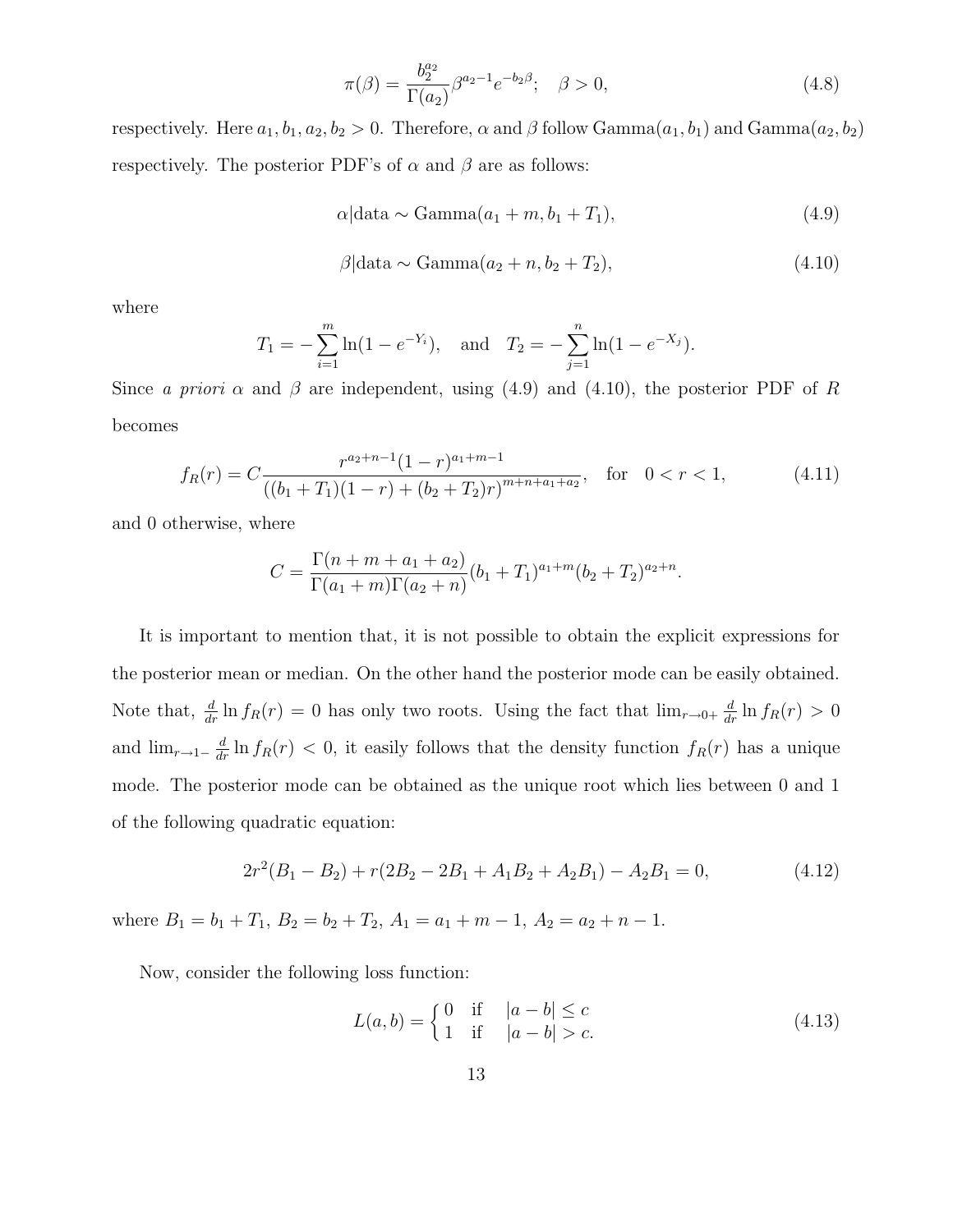It is known that the Bayes estimate with respect the above loss function (4.13) is the midpoint of the 'modal interval' of length  $2c$  of the posterior distribution, see (Ferguson, T.S.; 1967, page 51, problem 5). Therefore, the posterior mode is an approximate Bayes estimator of R with respect to the loss function  $(4.13)$  when the constant c is small.

The credible interval of  $R$  can be obtained by using numerical integration. Alternatively, the MCMC method proposed by Chen and Shao (1999) can be used to compute the highest posterior density (HPD) interval. It is not pursued here.

As we had mentioned before, the Bayes estimate of R under squared error loss can not be computed analytically. Alternatively, using the approximation of Lindley (1980) and following the approach of Ahmad, Fakhry and Jaheen (1997), it can be easily seen that the approximate Bayes estimate of R, say  $\hat{R}_{BS}$ , under squared error loss is

$$
\hat{R}_{BS} = \tilde{R} \left[ 1 + \frac{\tilde{\alpha} \tilde{R}^2}{\tilde{\beta}^2 (n + a_2 - 1)(m + b_1 - 1)} \times \left( \tilde{\alpha} (m + a_1 - 1) - \tilde{\beta} (n + a_2 - 1) \right) \right], \quad (4.14)
$$

where

$$
\tilde{\beta} = \frac{n + a_2 - 1}{b_2 + T_2}, \quad \tilde{\alpha} = \frac{m + a_1 - 1}{b_1 + T_1}, \quad \tilde{R} = \frac{\tilde{\beta}}{\tilde{\alpha} + \tilde{\beta}}.
$$

## 5 Numerical Experiments and Discussions

In this section we present some results based on Monte Carlo simulations to compare the performance of the different methods mainly for small sample sizes. All computations were performed at the Indian Institute of Technology Kanpur using Pentium III processor. All the programs are written in FORTRAN-77 and these are available on request from the authors. We have used the random deviate generator of Press *et al.* (1992) for all cases.

We consider two cases separately to draw inference on R, namely when (i)  $\lambda$  is unknown and (ii)  $\lambda$  is known. In both cases we consider the following small sample sizes;  $(m, n)$  =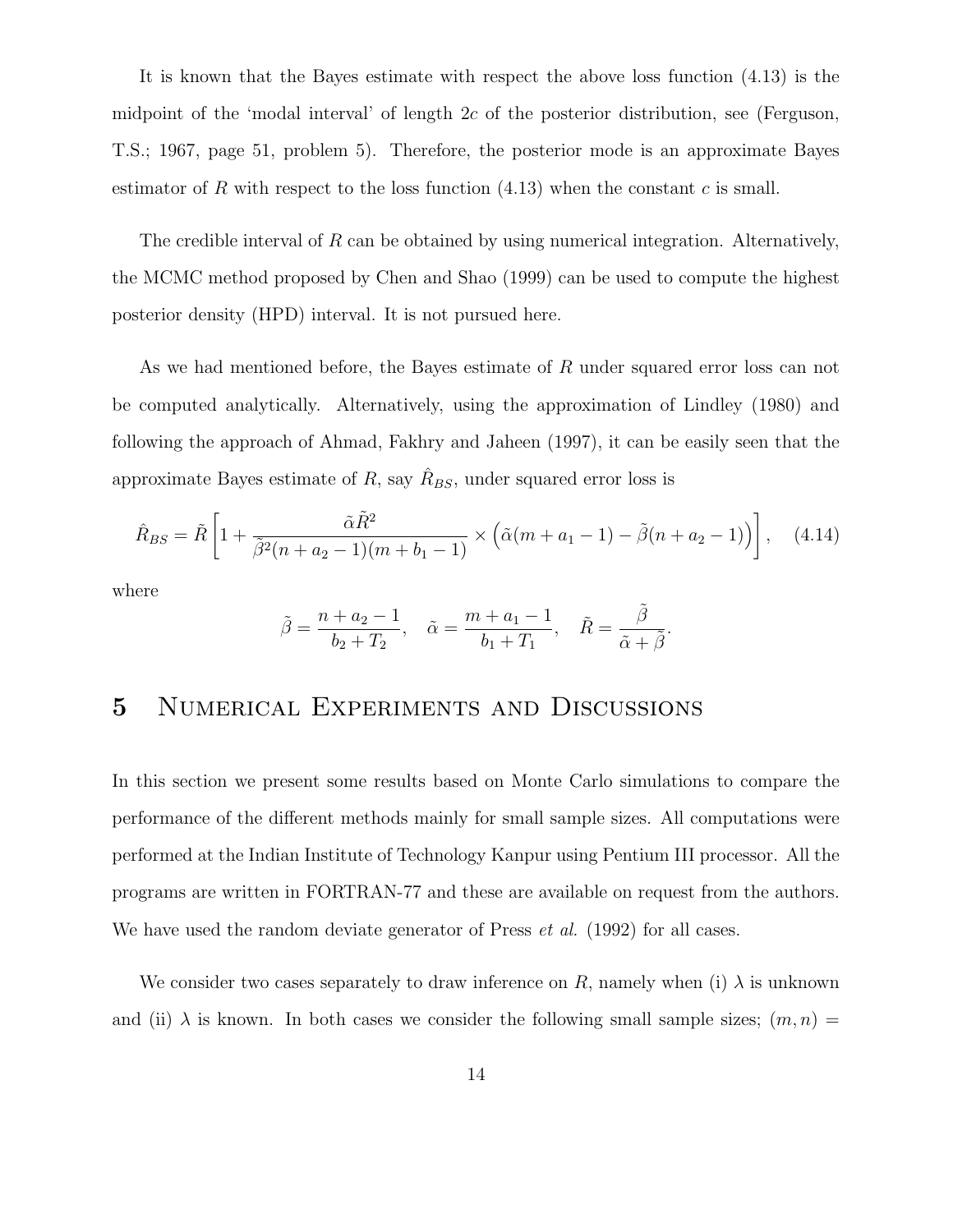(15,15), (20,20), (25,25), (15,20), (20,15), (15,25), (25,15), (20,25), (25,20). In both cases we take  $\alpha = 1.50$  and  $\beta = 2.00, 2.50, 3.00, 3.50$  and 4.00 respectively. Without loss of generality we take  $\lambda = 1$  in all cases considered. All the results are based on 1000 replications.

First we consider the case when the common scale parameter  $\lambda$  is unknown. From the sample, we compute the estimate of  $\lambda$  using the iterative algorithm (2.9). We have used the initial estimate to be 1 and the iterative process stops when the difference between the two consecutive iterates are less than  $10^{-6}$ . Once we estimate  $\lambda$ , we estimate  $\alpha$  and  $\beta$  using (2.6) and  $(2.7)$  respectively. Finally we obtain the MLE of R using  $(2.11)$ . We report the average biases and mean squared errors (MSEs) over 1000 replications. We also compute the 95% confidence intervals based on the asymptotic distribution of  $\hat{R}$  and based on the estimation of  $B$  using two different methods. First we estimate  $B$  using Theorem 2 and replacing the parameters by their estimates. We also estimate  $B$  as we had suggested in Remark 2. We report the average confidence lengths and the coverage percentages based on 1000 replications. We report the 95% confidence intervals based on Boot-p and Boot-t methods. The bootstrap intervals are obtained using 100 bootstrap replications in both cases. For both bootstrap methods, we report the average confidence lengths and the coverage percentages. All the results are reported in Table 1.

Some of the points are quite clear from this experiment. Even for small sample sizes, the performance of the MLEs are quite satisfactory in terms of biases and MSEs. It is observed that when  $m = n$  and  $m, n$  increase then MSEs decrease. It verifies the consistency property of the MLE of R. For fixed n, as m increases, the MSEs decreases. Similarly, for fixed  $m$ , as n increases the MSEs decrease as expected. Comparing the average confidence lengths and coverage percentages, it is observed that estimating  $B$  either by substituting the parameters by their estimates in Theorem 2 or by using Remark 2 lead to very similar estimates. The confidence intervals based on the MLEs work quite well unless the sample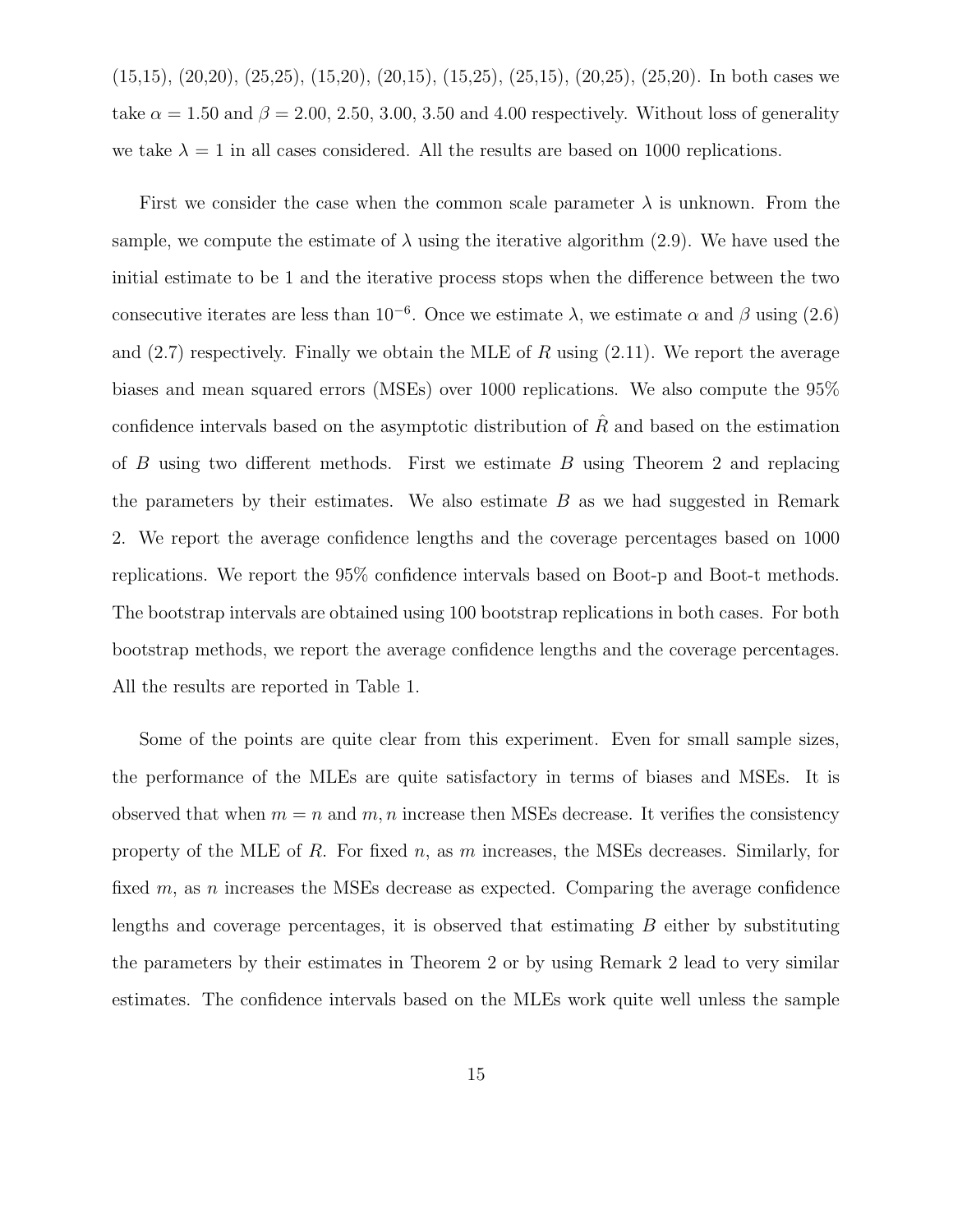size is very small, say (15,15). It is observed (not reported here) that when the sample size is (30,30) then the coverage percentages of the confidence intervals based on the asymptotic results reach the nominal level. The performance of the bootstrap confidence intervals are quite good. Particularly, Boot-p intervals perform very well. It reaches the nominal level even when the sample size is small namely (15,15). It also has the shorter average confidence lengths than the corresponding Boot-t confidence intervals. But construction of bootstrap confidence intervals are computationally more demanding than the asymptotic confidence intervals. Based on all these, we recommend to use the parametric percentile bootstrap confidence intervals if  $\min\{m,n\}$  is less than or equal to 20, otherwise use the asymptotic confidence intervals and estimate B using Remark 2 in those cases.

Now let us consider the case when the common scale parameter is known. In this case we obtain the estimates of  $R$  by using the MLE and UMVUE. We do not have any prior information on  $R$ , and therefore, we prefer to use the non-informative prior to compute different Bayes estimates. Since the non-informative prior, *i.e.*  $a_1 = a_2 = b_1 = b_2 = 0$  provides prior distributions which are not proper, we adopt the suggestion of Congdon (2001, page 20), *i.e.*, choose  $a_1 = a_2 = b_1 = b_2 = 0.0001$ , which are almost like Jeffreys priors, but they are proper. Under the same prior distributions, we compute Bayes estimates and approximate Bayes estimates of R under different loss functions. We report the average estimates and the MSEs based on 1000 replications. The results are reported in Table 2. In this case as expected for all the methods when  $m = n$  and  $m, n$  increase then the average biases and the MSEs decrease. For fixed m as n increases the MSEs decrease and also for fixed n as m decreases the MSEs decrease. Therefore, if we do not have any prior information about  $\alpha$ and  $\beta$  then using Bayes estimates we may not gain much as expected. Since for the MLE, the exact distribution is also known and it can be used for constructing confidence intervals also, we recommend to use MLEs in this case.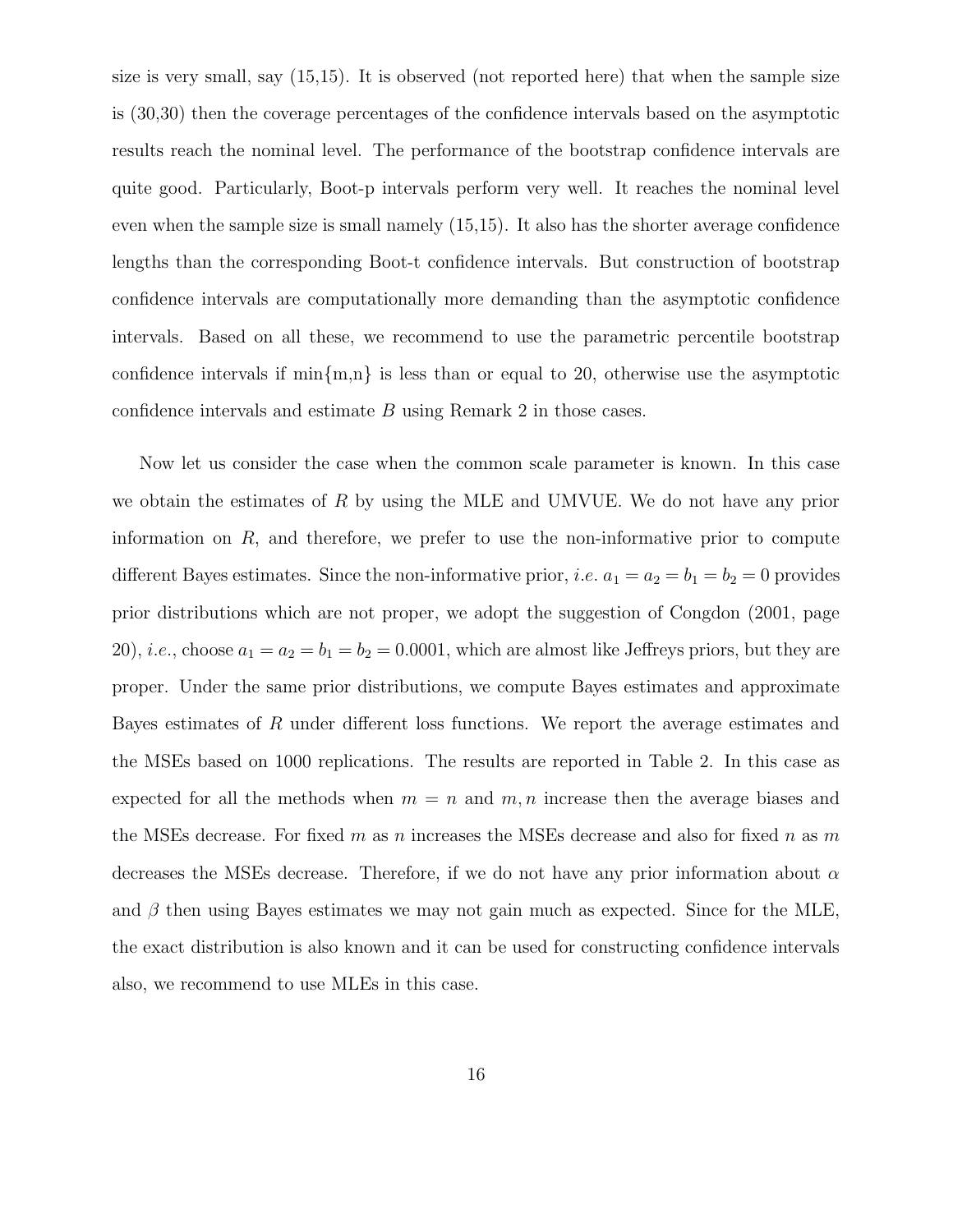## 6 Data Analysis

In this section, we present a complete analysis of a simulated data. The data has been generated using  $m = n = 20$ ,  $\alpha = 1.5$ ,  $\beta = 2.5$  and  $\lambda = 0.5$ . Therefore,  $R = 0.625$ . The data has been truncated after two decimal places and it has been presented below. The Y values are 2.58, 3.61, 0.96, 5.55, 6.31, 0.47, 2.30, 0.08, 0.88, 2.90, 2.13, 4.01, 2.01, 1.22, 2.51, 0.92, 1.06, 1.02, 0.66, 1.76 and the corresponding X values are 1.70, 2.11, 2.50, 3.77, 1.41, 3.67, 3.00, 2.59, 1.29, 1.86, 0.64, 0.93, 3.28, 2.69, 0.64, 5.17, 12.24, 1.91, 3.09, 3.21.

First, we estimate the parameters assuming  $\lambda$  is unknown. We plot the profile likelihood function of  $\lambda$  in Figure 1. It is an upside down function and it has a unique minimum. The proposed iterative procedure should work with a reasonable starting value. We obtain the MLE of  $\lambda$  using the iterative procedure (2.9). We use the stopping criterion that the iteration stops whenever two consecutive values are less than  $10^{-6}$ . Starting with the initial guess 1.00, and using the above stopping criterion, the iteration stops after 7 steps and it provides  $\lambda$ = 0.623. Now, using (2.6) and (2.7), we obtain  $\hat{\alpha} = 1.62$  and  $\hat{\beta} = 2.77$ . Therefore,  $\hat{R} =$ 0.631. The 95% asymptotic confidence interval becomes (0.484, 0.778). Using the parametric percentile bootstrap method, we obtain the 95% confidence interval as (0.489, 0.780) and similarly using the percentile bootstrap-t confidence interval becomes (0.497, 0.826).

Now, we estimate the parameters assuming  $\lambda$  is known to be 0.5. We obtain the MLE estimates of  $\alpha$  and  $\beta$  as, 1.35 and 2.15 respectively. Therefore, the MLE of R becomes R  $= 0.615$ . The corresponding 95% confidence interval based on  $(4.6)$  is  $(0.460, 0.750)$ . The UMVUE of R is 0.617. Assuming the  $0-1$  loss function and under the same prior distribution as proposed before, the approximate Bayes estimate is 0.609. We plot the posterior PDF,  $(4.11)$ , of R for the given data in Figure 2. For computational simplicity, in this case we assume the posterior PDF to be symmetric and based on that numerically we obtain the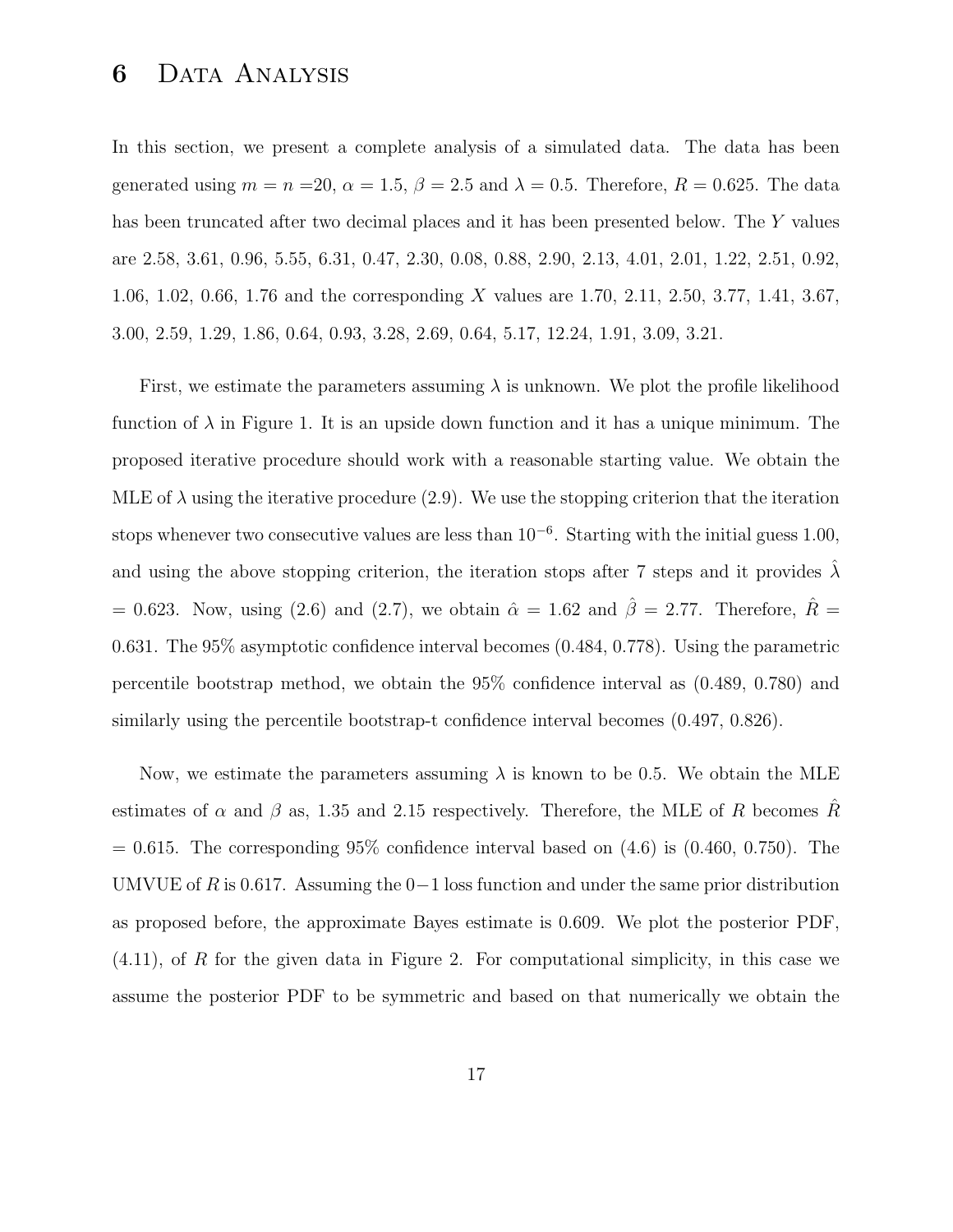$95\%$  credible interval of R as  $(0.459, 0.749)$ . Interestingly, the asymptotic confidence interval and the corresponding credible interval are almost identical.

Under squared error loss function, based on (4.14), the approximate Bayes estimate is 0.612. Numerically we compute the exact Bayes estimate, which is the mean of the posterior PDF, and it is also 0.612. Since the posterior PDF is almost symmetric in nature, therefore, in this case the  $95\%$  credible interval of R, based on squared error loss function will be same as above. Hence, for the given data set, the Bayes estimates are almost identical. They match up to second decimal places.

### 7 Conclusions

In this paper, we have addressed the problem of estimating  $P(Y < X)$  for the Generalized Exponential distribution when they have the same scale parameter. We consider both the cases, namely the common scale parameter is known or unknown. When the common scale parameter is unknown, it is observed that the maximum likelihood estimator works quite well. We can use the asymptotic distribution of the maximum likelihood estimator to construct confidence intervals and that also works quite well, unless when the sample size is very small. When the sample size is very small we recommend to use the parametric percentile Bootstrap confidence interval, whose performance is very good even for very small sample sizes.

When the common scale parameter is known we propose maximum likelihood estimator and uniformly minimum variance unbiased estimator. We also propose two approximate Bayes estimators based on 0-1 and squared error loss functions. It is observed that their performance are quite similar in nature, although based on mean squared errors, the performance of the MLEs are marginally better than the rest. The data analysis indicates that the confidence interval based on the exact distribution of the MLE and the corresponding cred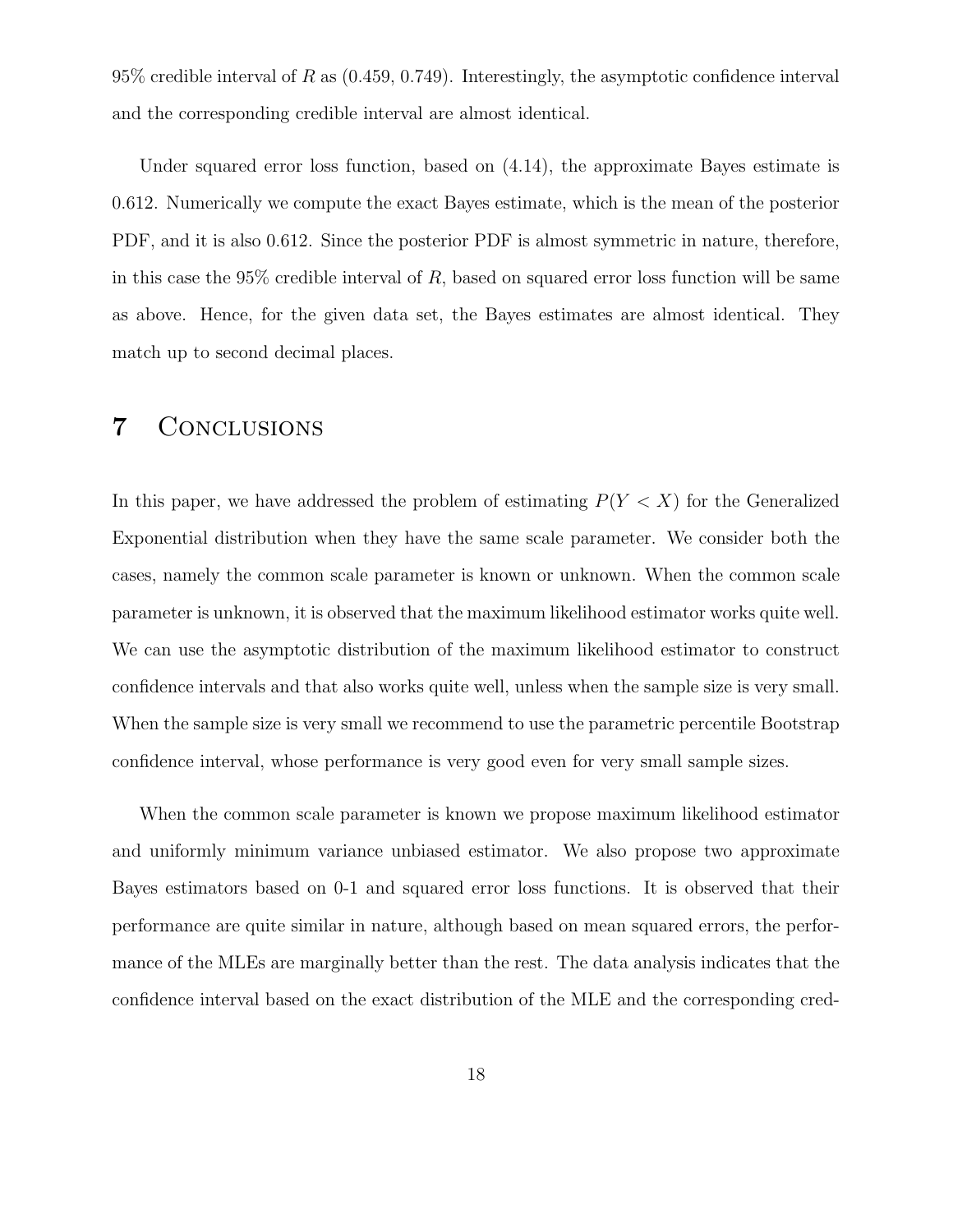ible intervals based on non-informative priors are almost identical at least for equal sample sizes, although we could not prove it theoretically. More work is needed in that direction.

ACKNOWLEDGMENTS: The authors would like to thank two referees for some constructive suggestions.

#### BIBLIOGRAPHY

Ahmad, K.E., Fakhry, M.E. and Jaheen, Z.F. Empirical Bayes estimation of  $P(Y < X)$  and characterizations of the Burr-type X model. Journal of Statistical Planning and Inference, 1997, Vol. 64, 297-308.

Awad, A. M., Azzam, M.M. and Hamadan, M.A. Some inference results in  $P(Y < X)$  in the bivariate exponential model. Communications in Statistics - Theory and Methods, 1981, Vol. 10, 2515-2524.

Chen, M.H. and Shao, Q.M. Monte Carlo estimation of Bayesian Credible and HPD intervals. Journal of Computational and Graphical Statistics, 1999, Vol. 8, 69-92.

Church, J.D. and Harris, B. The estimation of reliability from stress strength relationships. Technometrics, 1970, Vol. 12, 49-54.

Congdon, P. Bayesian Statistical Modeling, 2001, John Wiley, New York.

Constantine, K. and Karson, M. The estimation of  $P(Y < X)$  in gamma case. Communications in Statistics - Computations and Simulations, 1986, Vol. 15, 365-388.

Downtown, F. The estimation of  $P(X > Y)$  in the normal case. Technometrics, 1973, Vol. 15, 551-558.

Efron, B. The Jackknife, the Bootstrap and other Resampling Plans, 1982, CBMS-NSF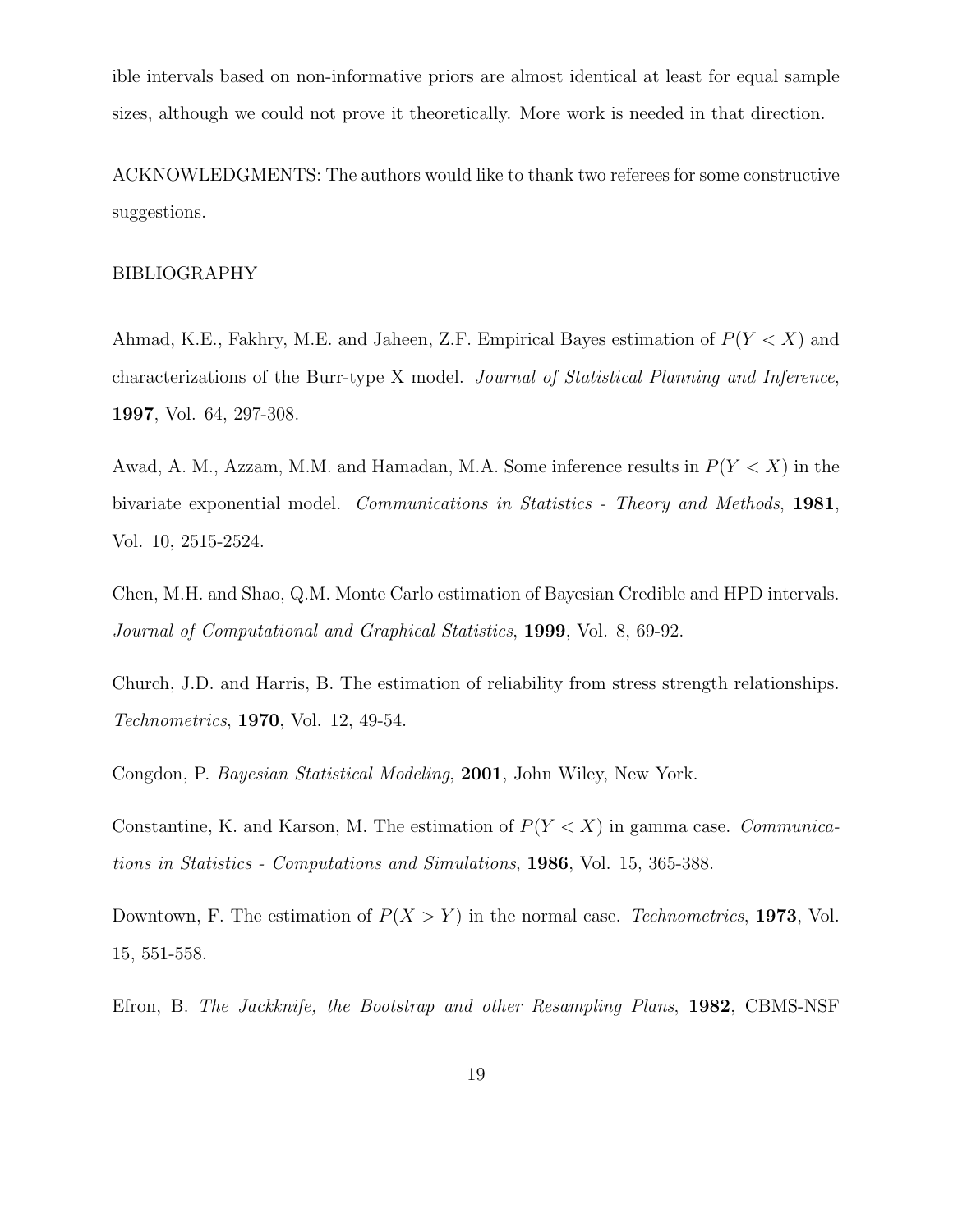Regional Conference Series in Applied Mathematics, vol. 38, SIAM, Philadelphia, PA.

Ferguson, T.S. Mathematical Statistics; A Decision Theoretic Approach, 1967, Academic Press, New York.

Govidarajulu, Z. Two sided confidence limits for  $P(X > Y)$  based on normal samples of X and *Y*. *Sankhya B*, **1967**, Vol. 29, 35-40.

Gupta, R.D. and Gupta, R.C. Estimation of  $P(a'x > b'y)$  in the multivarite normal case. Statistics. 1990, Vol. 1, 91-97.

Gupta, R.D. and Kundu, D. Generalized exponential distributions. Australian and New Zealand Journal of Statistics, 1999, Vol. 41, 173-188.

Gupta, R.D. and Kundu, D. Generalized exponential distributions; Different Method of Estimations. Journal of Statistical Computation and Simulation, 2001a, Vol. 69, 315-338.

Gupta, R.D. and Kundu, D. Exponentiated Exponential Distribution; An alternative to gamma or Weibull distribution. Biometrical Journal, 2001b, Vol. 43, 117-130.

Gupta, R.D. and Kundu, D. Generalized exponential distributions; Statistical Inferences. Journal of Statistical Theory and Applications, 2002, Vol. 1, 101-118.

Gupta, R.D. and Kundu, D. Closeness between the gamma and generalized exponential distributions. Communications in Statistics - Theory and Methods, 2003a, Vol. 32, 705-722.

Gupta, R.D. and Kundu, D. Discriminating between the Weibull and generalized exponential distributions. Computational Statistics and Data Analysis, 2003b, Vol. 43, 179-196.

Gupta, R.D. and Kundu, D. Discriminating between gamma and the generalized exponential distributions. Journal of Statistical Computation and Simulation, 2004, Vol. 74, 107-122.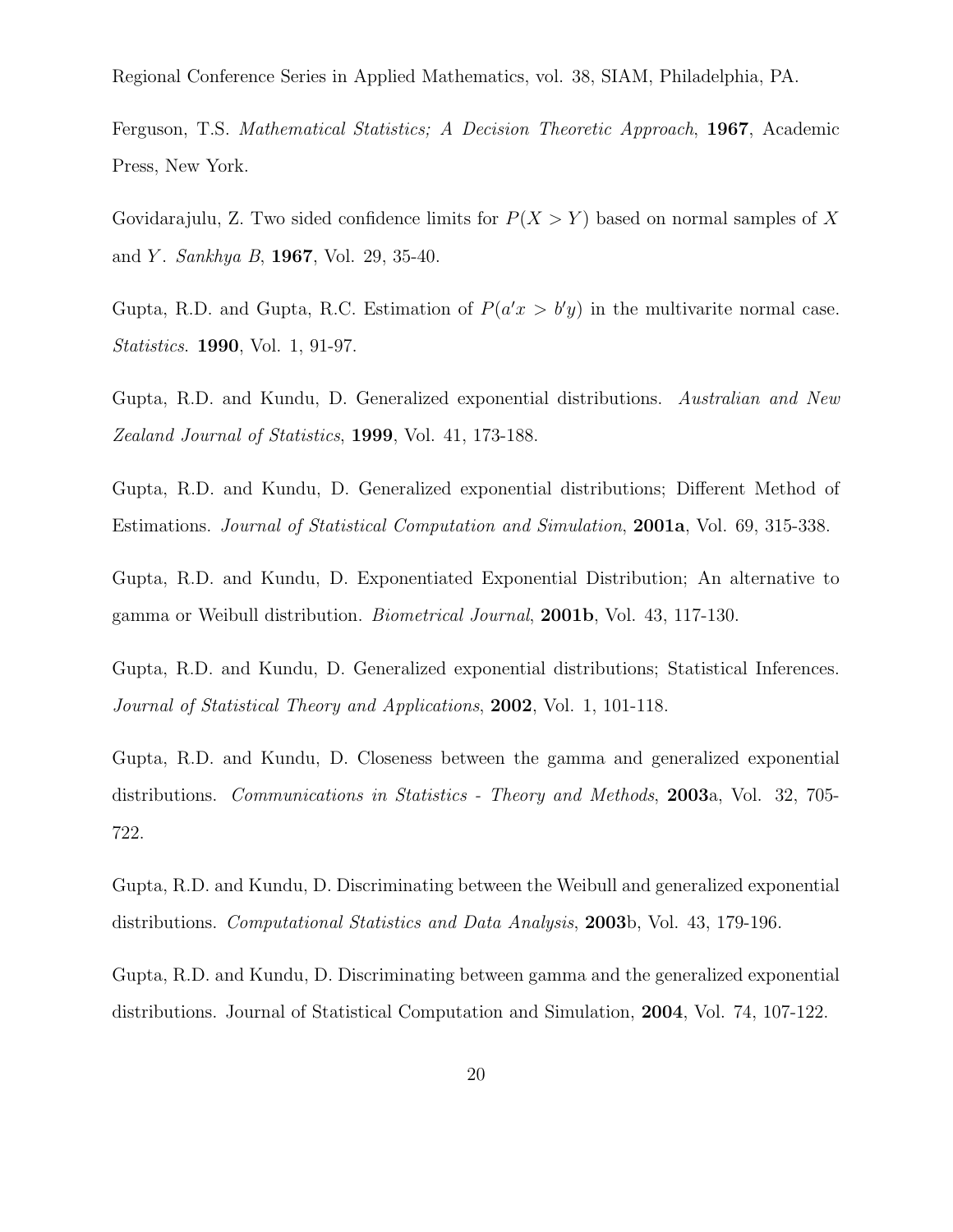Hall, P. Theoretical comparison of bootstrap confidence intervals. Annals of Statistics, 1988, Vol. 16, 927-953.

Kelley, G.D., Kelley, J.A. and Schucany, W.R. Efficient estimation of  $P(Y < X)$  in the exponential case. Technometrics, Vol. 1976, 359-360.

Kundu, D., Gupta, R.D. and Manglick, A. Discriminating between the log-normal and the generalized exponential distributions. Journal of Statistical Planning and Inference, 2004 (to appear).

Lindley, D.V. Approximate Bayesian methods. Trabajos de Estadistica, 1980, Vol. 3, 281- 288.

Mudholkar, G.S. and Hutson, A.D. The exponentiated Weibull family: some properties and a flood data applications. Communications in Statistics - Theory and Methods, 1996, Vol. 25, 3059-3083.

Mudholkar, G.S. and Srivastava, D.K. Exponentiated Weibull family for analyzing bathtub failure-rate data. IEEE Transactions on Reliability, Vol. 42, 1993, 299-302.

Mudholkar, G.S. and Srivastava, D.K. and Freimer, M. The exponentiated Weibull family: a reanalysis of the bus-motor failure data. Technometrics, 1995, Vol. 37, 436-445.

Owen, D.B., Craswell, K.J. and Hanson, D.L. Non-parametric upper confidence bounds for  $P(Y < X)$  and confidence limits for  $P(Y < X)$  when X and Y are normal. Journal of the American Statistical Association, 1977, Vol. 59, 906-924.

Press, W.H., Teukolsky, S.A., Vellerling, W.T., Flannery, B.P. Numerical recipes in FOR-TRAN, the art of scientific computing, 2nd. Edition, Cambridge University Press, Cambridge, 1992.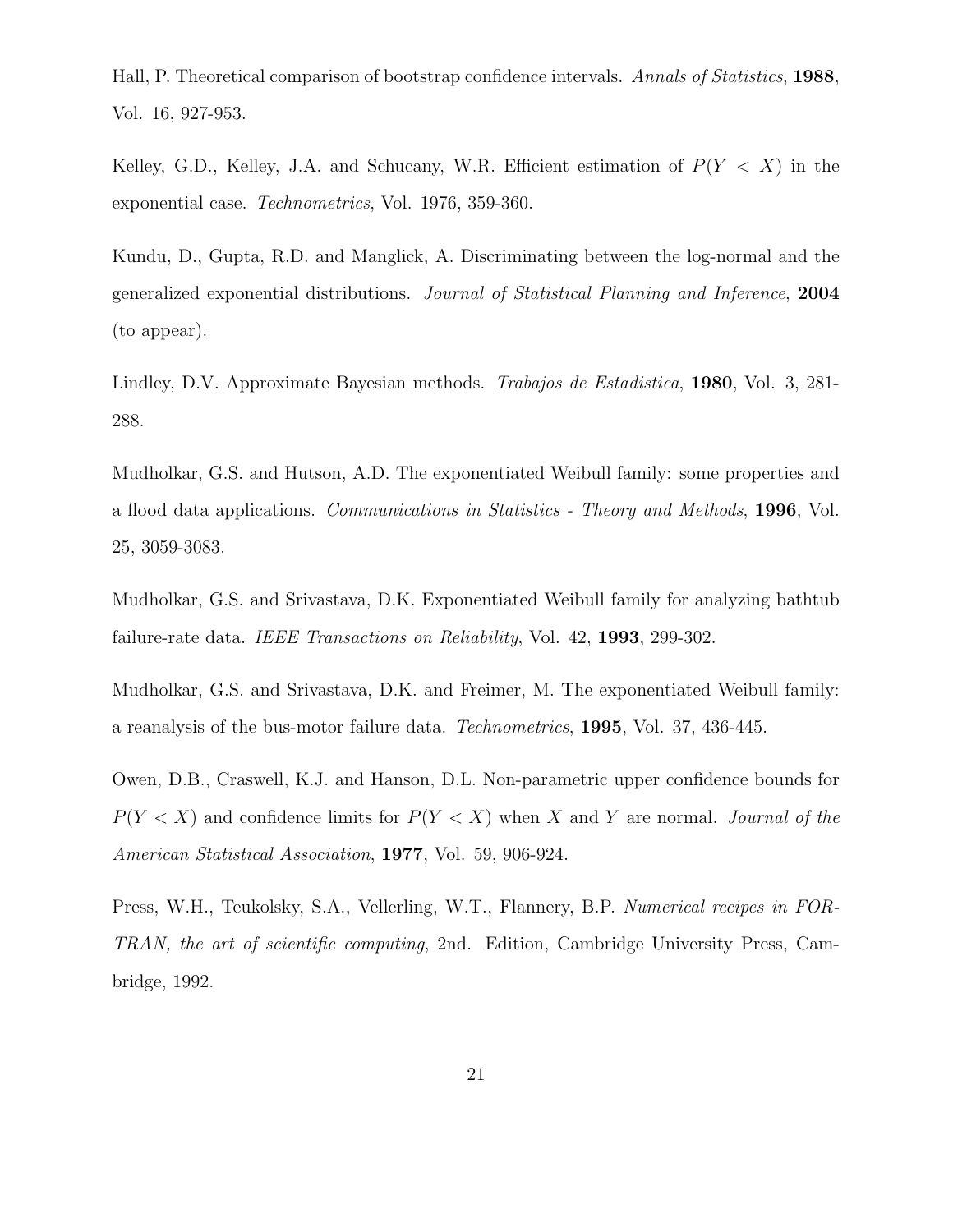Raqab, M.Z. Inference for generalized exponential distribution based on record statistics. Journal of Statistical Planning and Inference, 2002, Vol. 104, 339-350.

Raqab, M.Z. and Ahsanullah, M. Estimation of the location and scale parameters of the generalized exponential distribution based on order statistics. Journal of Statistical Computation and Simulation, 2001, Vol. 69, 109-124.

Sathe, Y.S. and Shah, S.P. On estimation  $P(Y \leq X)$  for the exponential distribution. Communications in Statistics - Theory and Methods, 1981, Vol. 10, 39-47.

Surles, J.G. and Padgett, W.J. Inference for  $P(Y < X)$  in the Burr type X model. Journal of Applied Statistical Sciences, 1998, Vol. 7, 225-238.

Surles, J.G. and Padgett, W.J. Inference for reliability and stress-strength for a scaled Burrtype X distribution. Lifetime Data Analysis, 2001, Vol. 7, 187-200.

Tong, H. A note on the estimation of  $P(Y < X)$  in the exponential case. Technometrics, 1974, Vol. 16, 625. (Errara 1975, Vol. 17, 395.)

Tong, H. On the estimation of  $P(Y < X)$  for exponential families. IEEE Transactions on Reliability, 1977, Vol. 26, 54-56.

Woodward, W.A. and Kelley, G.D. Minimum variance unbiased estimation of  $P(Y|X)$  in the normal case. *Technometrics*, **1977**, Vol. 19, 95-98.

Zheng, G. On the Fisher information matrix in type-II censored data from the exponentiated exponential family. Biometrical Journal, 2002, Vol. 44, 353-357.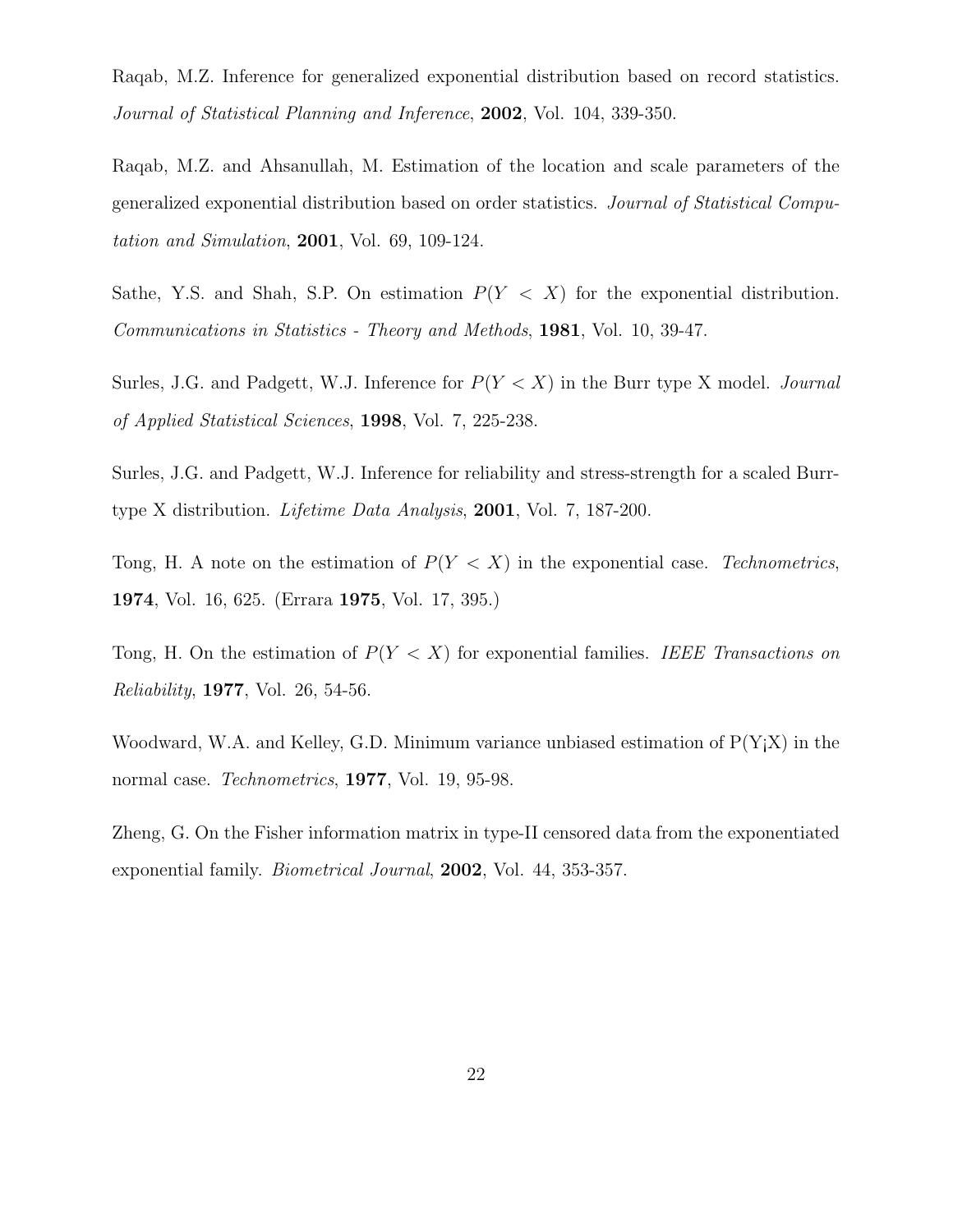## Table 1

# Biases, MSEs, Confidence Lengths and Coverage Percentages<sup>∗</sup>

| S.S.    | $\overline{2}.00$ | 2.50              | 3.00              | 3.50              | 4.00              |
|---------|-------------------|-------------------|-------------------|-------------------|-------------------|
|         |                   |                   |                   |                   |                   |
| (15,15) | $-0.0016(0.0089)$ | $-0.0002(0.0083)$ | 0.0008(0.0076)    | 0.0016(0.0070)    | 0.0022(0.0064)    |
|         | $0.3424(91\%)$    | $0.3308(91\%)$    | $0.3171(91\%)$    | $0.3032(91\%)$    | $0.2898(91\%)$    |
|         | $0.3405(96\%)$    | $0.3202(96\%)$    | $0.3007(95\%)$    | $0.2832(96\%)$    | $0.2677(95\%)$    |
|         | $0.3847(92\%)$    | $0.3620(92\%)$    | $0.3409(91\%)$    | $0.3228(88\%)$    | 0.3073(87%)       |
| (20,20) | 0.0002(0.0065)    | 0.0009(0.0060)    | 0.0018(0.0055)    | 0.0025(0.0050)    | 0.0031(0.0045)    |
|         | 0.2987(93%)       | 0.2884(93%)       | $0.2763(92\%)$    | $0.2641(92\%)$    | $0.2523(92\%)$    |
|         | $0.3013(95\%)$    | $0.2829(95\%)$    | $0.2657(95\%)$    | $0.2510(94\%)$    | $0.2385(94\%)$    |
|         | $0.3361(95\%)$    | $0.3191(95\%)$    | $0.3030(94\%)$    | $0.2898(94\%)$    | $0.2794(93\%)$    |
| (25,25) | $-0.0007(0.0052)$ | 0.0002(0.0049)    | 0.0010(0.0045)    | 0.0015(0.0041)    | 0.0019(0.0038)    |
|         | $0.2680(93\%)$    | $0.2592(94\%)$    | $0.2489(93\%)$    | $0.2374(92\%)$    | 0.2275(93%)       |
|         | $0.2683(94\%)$    | $0.2590(94\%)$    | $0.2483(93\%)$    | $0.2373(92\%)$    | $0.2268(92\%)$    |
|         | $0.3013(95\%)$    | $0.2858(95\%)$    | $0.2698(96\%)$    | $0.2552(95\%)$    | $0.2423(95\%)$    |
|         | $0.3321(95\%)$    | $0.3183(95\%)$    | $0.3037(95\%)$    | $0.2909(95\%)$    | $0.2800(95\%)$    |
| (15,20) | 0.0012(0.0076)    | 0.0000(0.0071)    | 0.0009(0.0065)    | 0.0016(0.0060)    | 0.0021(0.0054)    |
|         | $0.3215(92\%)$    | $0.3103(92\%)$    | $0.2973(91\%)$    | $0.2840(92\%)$    | $0.2712(91\%)$    |
|         | $0.3003(94\%)$    | $0.2816(95\%)$    | $0.2643(95\%)$    | $0.2488(94\%)$    | $0.2347(94\%)$    |
|         | $0.3312(92\%)$    | $0.3139(90\%)$    | $0.2983(90\%)$    | 0.2845(88%)       | 0.2720(88%)       |
| (20,15) | 0.0031(0.0075)    | 0.0042(0.0071)    | 0.0050(0.0065)    | 0.0055(0.0060)    | 0.0059(0.0054)    |
|         | $0.3211(92\%)$    | $0.3097(92\%)$    | $0.2965(91\%)$    | $0.2833(91\%)$    | $0.2706(91\%)$    |
|         | $0.3118(93\%)$    | $0.2891(94\%)$    | $0.2700(93\%)$    | $0.2543(94\%)$    | $0.2410(95\%)$    |
|         | $0.3582(90\%)$    | $0.3380(90\%)$    | $0.3216(89\%)$    | $0.3085(89\%)$    | 0.2972(89%)       |
| (15,25) | $-0.0050(0.0067)$ | $-0.0037(0.0063)$ | $-0.0027(0.0058)$ | $-0.0019(0.0053)$ | $-0.0013(0.0048)$ |
|         | $0.3085(93\%)$    | $0.2980(93\%)$    | $0.2857(93\%)$    | $0.2730(93\%)$    | 0.2607(93%)       |
|         | $0.2972(91\%)$    | 0.2861(93%)       | $0.2734(94\%)$    | $0.2612(94\%)$    | $0.2497(94\%)$    |
|         | $0.3222(91\%)$    | $0.3093(94\%)$    | 0.2963(95%)       | $0.2851(95\%)$    | $0.2748(95\%)$    |
| (25,15) | 0.0031(0.0068)    | 0.0042(0.0062)    | 0.0049(0.0057)    | 0.0055(0.0052)    | 0.0059(0.0047)    |
|         | $0.3077(93\%)$    | 0.2968(93%)       | $0.2842(93\%)$    | $0.2715(92\%)$    | $0.2593(92\%)$    |
|         | $0.3123(95\%)$    | $0.2981(95\%)$    | $0.2838(95\%)$    | $0.2698(95\%)$    | 0.2561(95%)       |
|         | $0.3539(93\%)$    | 0.3441(93%)       | $0.3337(92\%)$    | $0.3224(92\%)$    | $0.3108(92\%)$    |
| (20,25) | 0.0030(0.0052)    | 0.0039(0.0048)    | 0.0045(0.0045)    | 0.0049(0.0041)    | 0.0051(0.0038)    |
|         | $0.2839(93\%)$    | 0.2737(93%)       | $0.2620(92\%)$    | $0.2501(92\%)$    | $0.2388(92\%)$    |
|         | $0.2840(92\%)$    | $0.2676(91\%)$    | $0.2517(92\%)$    | $0.2370(93\%)$    | $0.2239(91\%)$    |
|         | $0.2815(91\%)$    | $0.2711(92\%)$    | $0.2610(91\%)$    | $0.2415(93\%)$    | $0.2267(91\%)$    |
| (25,20) | 0.0032(0.0049)    | 0.0042(0.0046)    | 0.0048(0.0043)    | 0.0053(0.0039)    | 0.0055(0.0036)    |
|         | $0.2843(94\%)$    | $0.2741(93\%)$    | 0.2625(93%)       | $0.2506(93\%)$    | $0.2394(93\%)$    |
|         | $0.2889(93\%)$    | $0.2727(91\%)$    | $0.2575(92\%)$    | $0.2435(91\%)$    | $0.2310(92\%)$    |
|         | $0.2799(92\%)$    | $0.2743(92\%)$    | 0.2611(92%)       | 0.2511(93%)       | 0.2355(93%)       |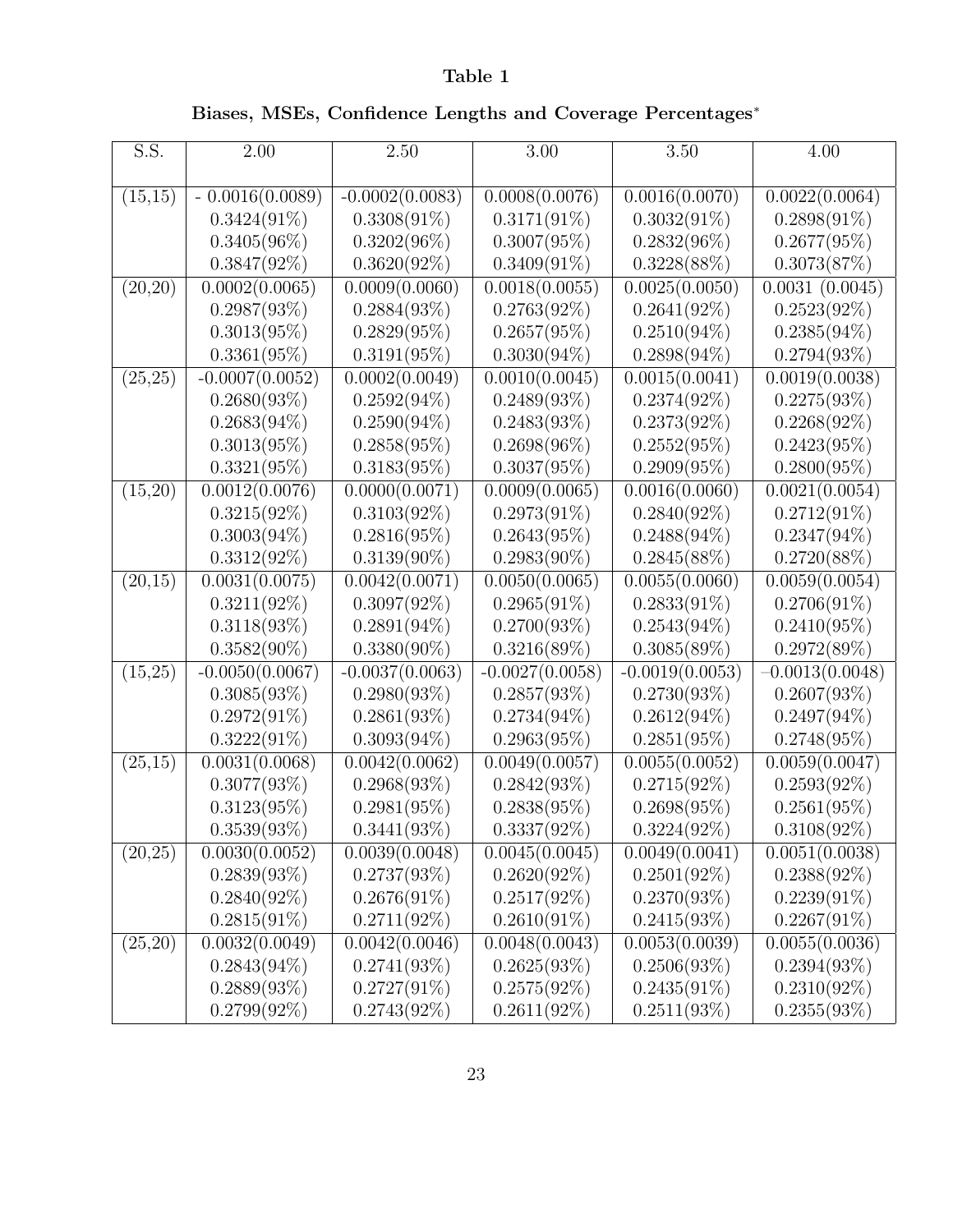∗ In each cell the first row represents the average biases of the MLEs and the corresponding mean squared error is reported within bracket. Similarly the second, third and fourth rows represent the average confidence lengths and coverage percentages based on estimated asymptotic distribution, Boot-p and Boot-t methods.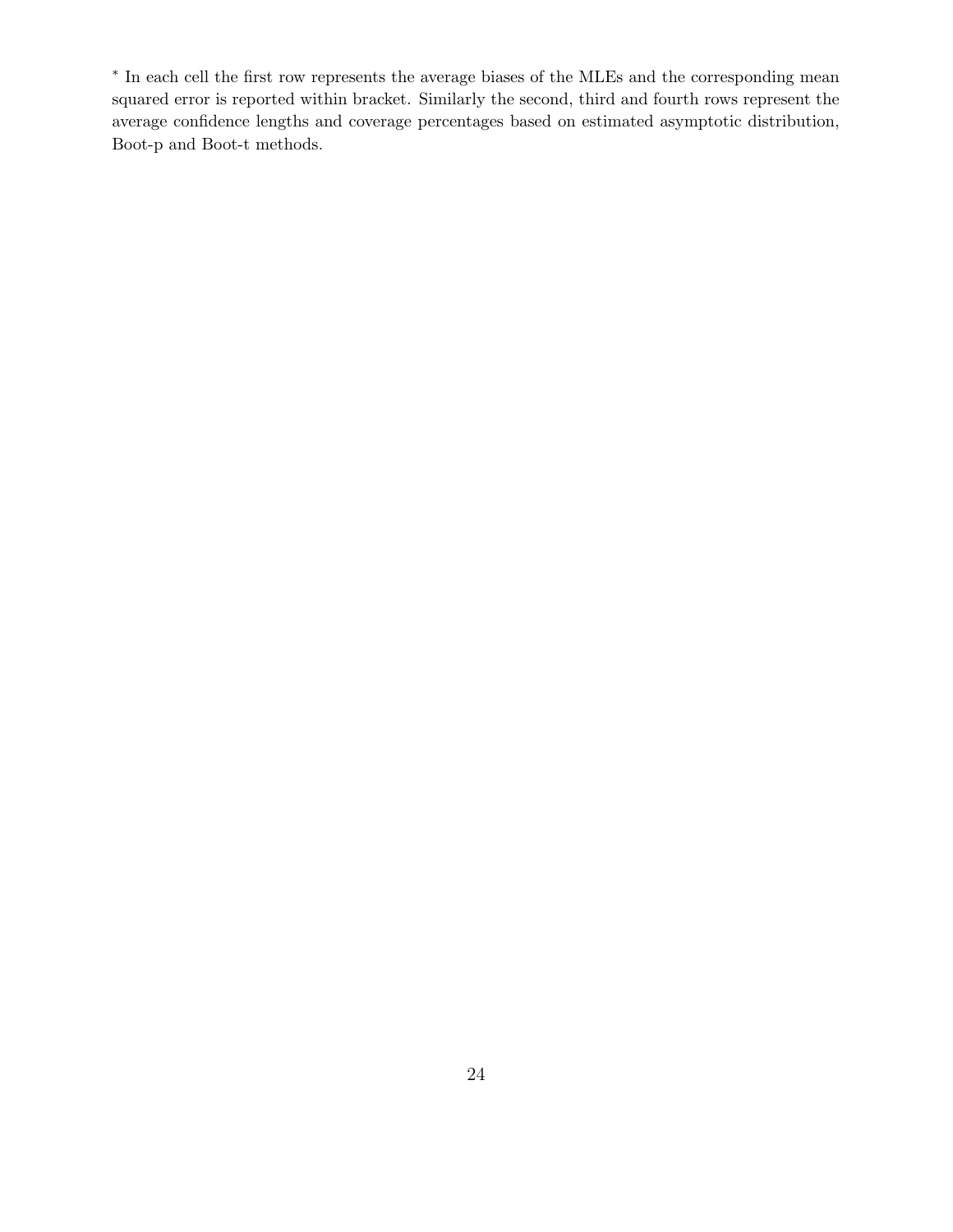#### Table 2

| $\overline{S.S.}$ | 2.00              | 2.50              | 3.00              | 3.50              | 4.00              |
|-------------------|-------------------|-------------------|-------------------|-------------------|-------------------|
|                   |                   |                   |                   |                   |                   |
| (15, 15)          | $-0.0037(0.0074)$ | $-0.0050(0.0067)$ | $-0.0058(0.0059)$ | $-0.0062(0.0053)$ | $-0.0065(0.0046)$ |
|                   | $-0.0029(0.0078)$ | $-0.0027(0.0070)$ | $-0.0025(0.0061)$ | $-0.0024(0.0054)$ | $-0.0022(0.0048)$ |
|                   | $-0.0010(0.0088)$ | 0.0060(0.0081)    | 0.0017(0.0073)    | 0.0024(0.0065)    | 0.0030(0.0058)    |
|                   | $-0.0072(0.0070)$ | $-0.0097(0.0064)$ | $-0.0113(0.0057)$ | $-0.0122(0.0052)$ | $-0.0127(0.0047)$ |
| (20, 20)          | $-0.0028(0.0055)$ | $-0.0037(0.0049)$ | $-0.0043(0.0043)$ | $-0.0046(0.0038)$ | $-0.0048(0.0034)$ |
|                   | $-0.0015(0.0057)$ | $-0.0014(0.0050)$ | $-0.0013(0.0044)$ | $-0.0012(0.0038)$ | $-0.0011(0.0033)$ |
|                   | 0.0000(0.0064)    | 0.0012(0.0058)    | 0.0020(0.0052)    | 0.0026(0.0046)    | 0.0030(0.0041)    |
|                   | $-0.0054(0.0053)$ | $-0.0073(0.0047)$ | $-0.0085(0.0042)$ | $-0.0091(0.0038)$ | $-0.0094(0.0034)$ |
| (25, 25)          | $-0.0012(0.0043)$ | $-0.0020(0.0038)$ | $-0.0025(0.0034)$ | 0.0028(0.0030)    | $-0.0030(0.0026)$ |
|                   | $-0.0020(0.0046)$ | $-0.0019(0.0041)$ | $-0.0018(0.0036)$ | 0.0017(0.0032)    | $-0.0016(0.0028)$ |
|                   | $-0.0008(0.0052)$ | 0.0001(0.0047)    | 0.0008(0.0042)    | 0.0013(0.0038)    | 0.0016(0.0034)    |
|                   | $-0.0033(0.0042)$ | $-0.0049(0.0037)$ | $-0.0058(0.0033)$ | $-0.0064(0.0029)$ | $-0.0068(0.0026)$ |
| (15,20)           | $-0.0055(0.0064)$ | $-0.0064(0.0057)$ | $-0.0070(0.0051)$ | $-0.0072(0.0045)$ | $-0.0073(0.0040)$ |
|                   | $-0.0005(0.0067)$ | $-0.0005(0.0059)$ | $-0.0004(0.0052)$ | $-0.0004(0.0046)$ | $-0.0004(0.0040)$ |
|                   | $-0.0008(0.0075)$ | 0.0006(0.0069)    | 0.0016(0.0062)    | 0.0023(0.0055)    | 0.0028(0.0049)    |
|                   | $-0.0067(0.0061)$ | $-0.0088(0.0055)$ | $-0.0102(0.0050)$ | $-0.0109(0.0044)$ | $-0.0113(0.0040)$ |
| (20,15)           | $-0.0022(0.0063)$ | $-0.0033(0.0056)$ | $-0.0040(0.0049)$ | $-0.0045(0.0044)$ | $-0.0047(0.0039)$ |
|                   | $-0.0007(0.0067)$ | $-0.0006(0.0059)$ | $-0.0006(0.0052)$ | $-0.0005(0.0045)$ | $-0.0005(0.0040)$ |
|                   | 0.0032(0.0075)    | 0.0044(0.0068)    | 0.0052(0.0061)    | 0.0057(0.0055)    | 0.0059(0.0049)    |
|                   | $-0.0071(0.0061)$ | $-0.0093(0.0055)$ | $-0.0106(0.0049)$ | $-0.0113(0.0044)$ | $-0.0117(0.0039)$ |
| (15,25)           | $-0.0059(0.0059)$ | $-0.0067(0.0053)$ | $-0.0072(0.0047)$ | $-0.0074(0.0042)$ | $-0.0074(0.0037)$ |
|                   | $-0.0024(0.0060)$ | $-0.0022(0.0054)$ | $-0.0020(0.0047)$ | $-0.0019(0.0042)$ | $-0.0018(0.0037)$ |
|                   | $-0.0042(0.0067)$ | $-0.0027(0.0062)$ | $-0.0016(0.0056)$ | $-0.0008(0.0050)$ | $-0.0002(0.0045)$ |
|                   | $-0.0057(0.0056)$ | $-0.0077(0.0051)$ | $-0.0090(0.0046)$ | $-0.0097(0.0041)$ | $-0.0100(0.0037)$ |
| (25,15)           | $-0.0006(0.0059)$ | $-0.0017(0.0052)$ | $-0.0025(0.0046)$ | $-0.0030(0.0041)$ | $-0.0033(0.0036)$ |
|                   | $-0.0014(0.0059)$ | $-0.0013(0.0052)$ | $-0.0012(0.0045)$ | $-0.0011(0.0039)$ | $-0.0010(0.0034)$ |
|                   | 0.0035(0.0067)    | 0.0046(0.0060)    | 0.0053(0.0054)    | 0.0057(0.0047)    | 0.0060(0.0042)    |
|                   | $-0.0063(0.0057)$ | $-0.0084(0.0051)$ | $-0.0096(0.0046)$ | $-0.0103(0.0041)$ | $-0.0107(0.0037)$ |
| (20, 25)          | $-0.0042(0.0049)$ | $-0.0049(0.0044)$ | $-0.0053(0.0039)$ | $-0.0055(0.0034)$ | $-0.0056(0.0030)$ |
|                   | 0.0028(0.0046)    | 0.0027(0.0041)    | 0.0026(0.0035)    | 0.0025(0.0031)    | 0.0024(0.0027)    |
|                   | 0.0030(0.0052)    | 0.0041(0.0047)    | 0.0048(0.0042)    | 0.0052(0.0037)    | 0.0054(0.0033)    |
|                   | $-0.0054(0.0047)$ | $-0.0071(0.0043)$ | $-0.0081(0.0038)$ | $-0.0086(0.0034)$ | $-0.0089(0.0030)$ |
| (25,20)           | 0.0014(0.0048)    | $-0.0023(0.0043)$ | $-0.0028(0.0037)$ | $-0.0032(0.0033)$ | $-0.0034(0.0029)$ |
|                   | 0.0007(0.0044)    | 0.0009(0.0039)    | 0.0009(0.0034)    | 0.0009(0.0030)    | 0.0009(0.0026)    |
|                   | 0.0034(0.0049)    | 0.0044(0.0045)    | 0.0051(0.0040)    | 0.0055(0.0036)    | 0.0057(0.0032)    |
|                   | $-0.0049(0.0046)$ | $-0.0066(0.0041)$ | $-0.0076(0.0037)$ | $-0.0082(0.0033)$ | $-0.0085(0.0030)$ |

### Biases and Mean Squared Errors of the MLEs, UMVUEs, and Two Approximate Bayes Estimates∗∗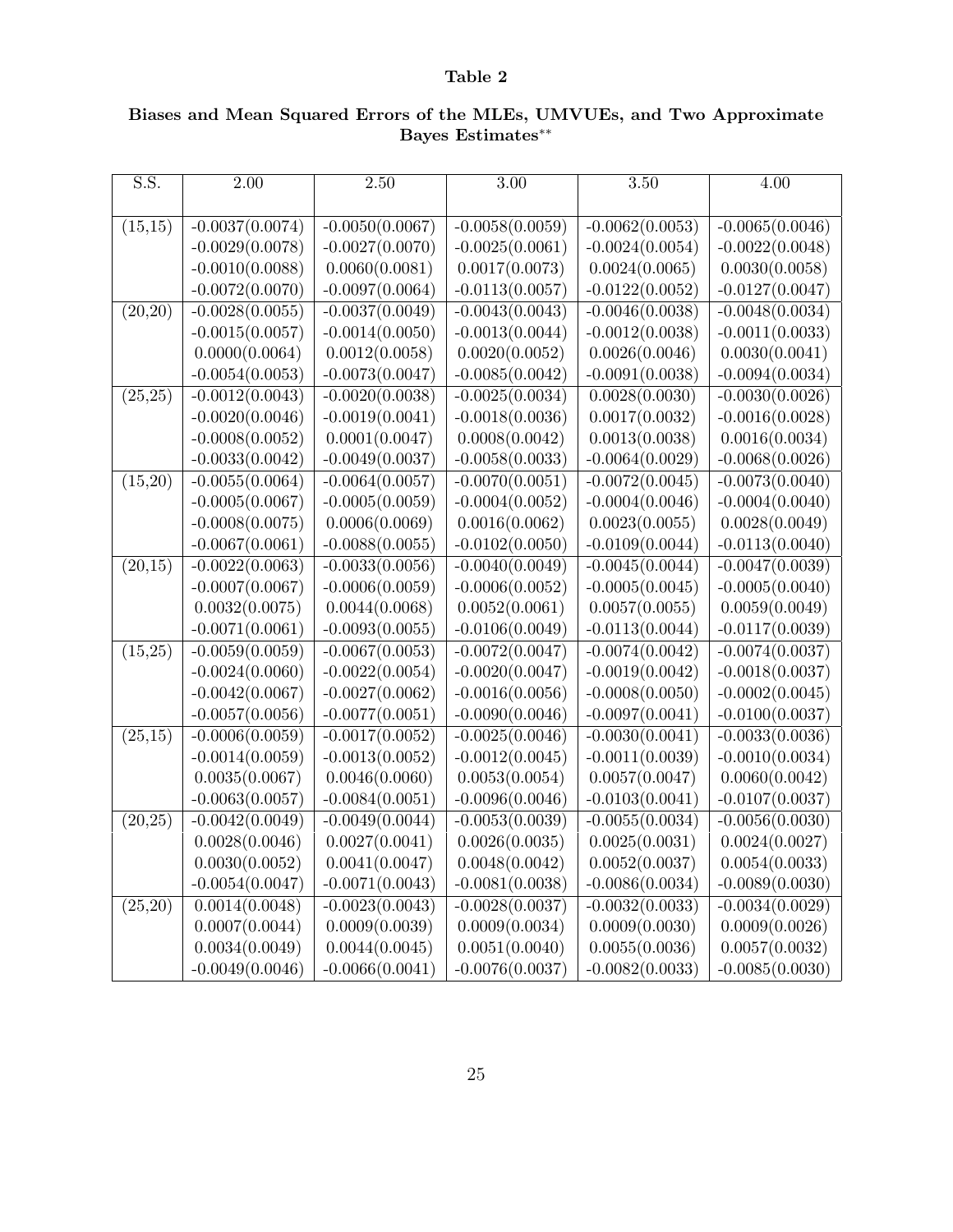∗∗ In each cell the first, second, third and fourth rows represent the average biases and mean squared errors of the MLEs, UMVUEs, approximate Bayes estimates based on 0-1 loss function (Mode) and approximate Bayes estimate bases on squared error loss functions respectively (App).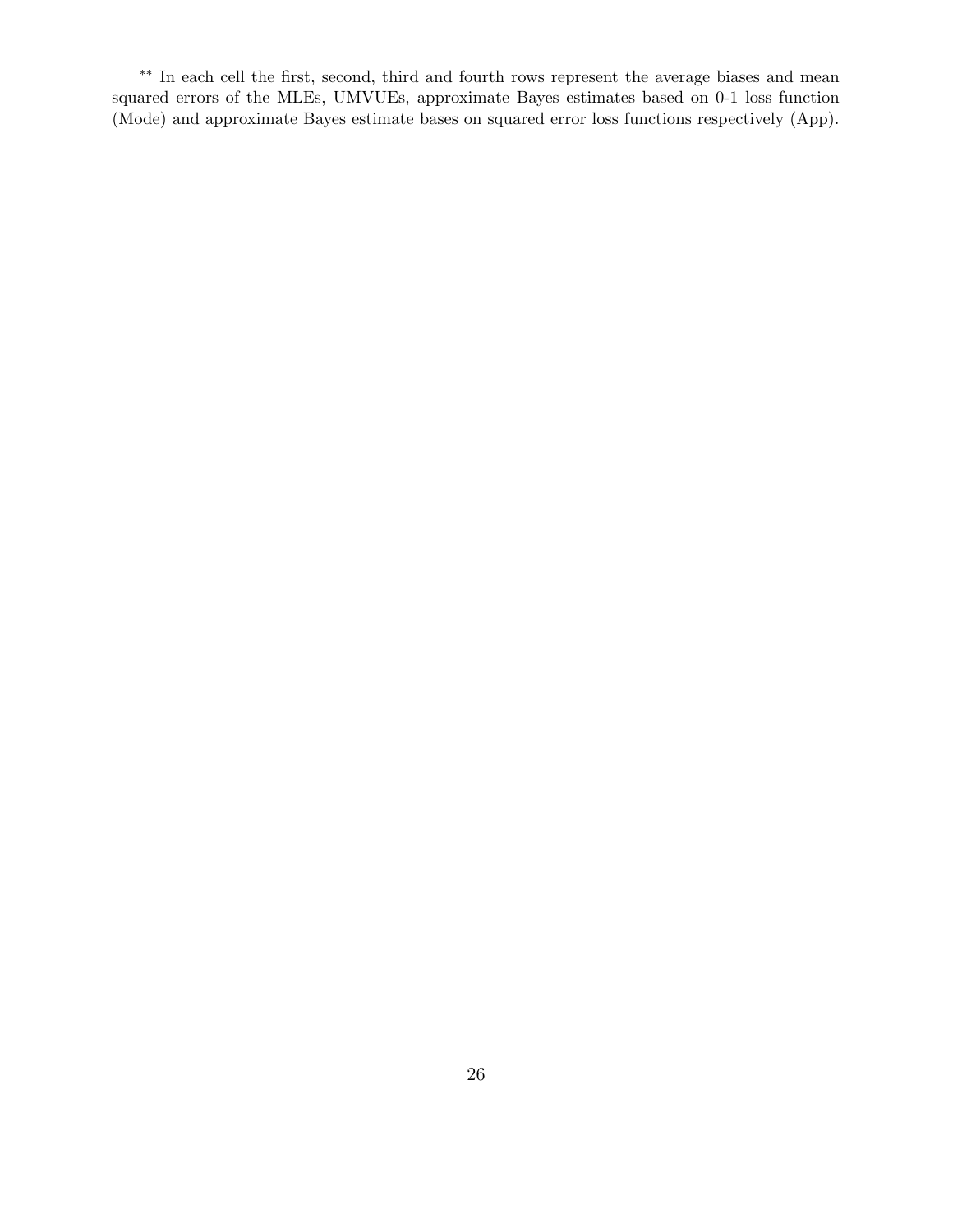

Figure 1: The profile likelihood of  $\lambda$  for the given data set and it shows how the iterative process works